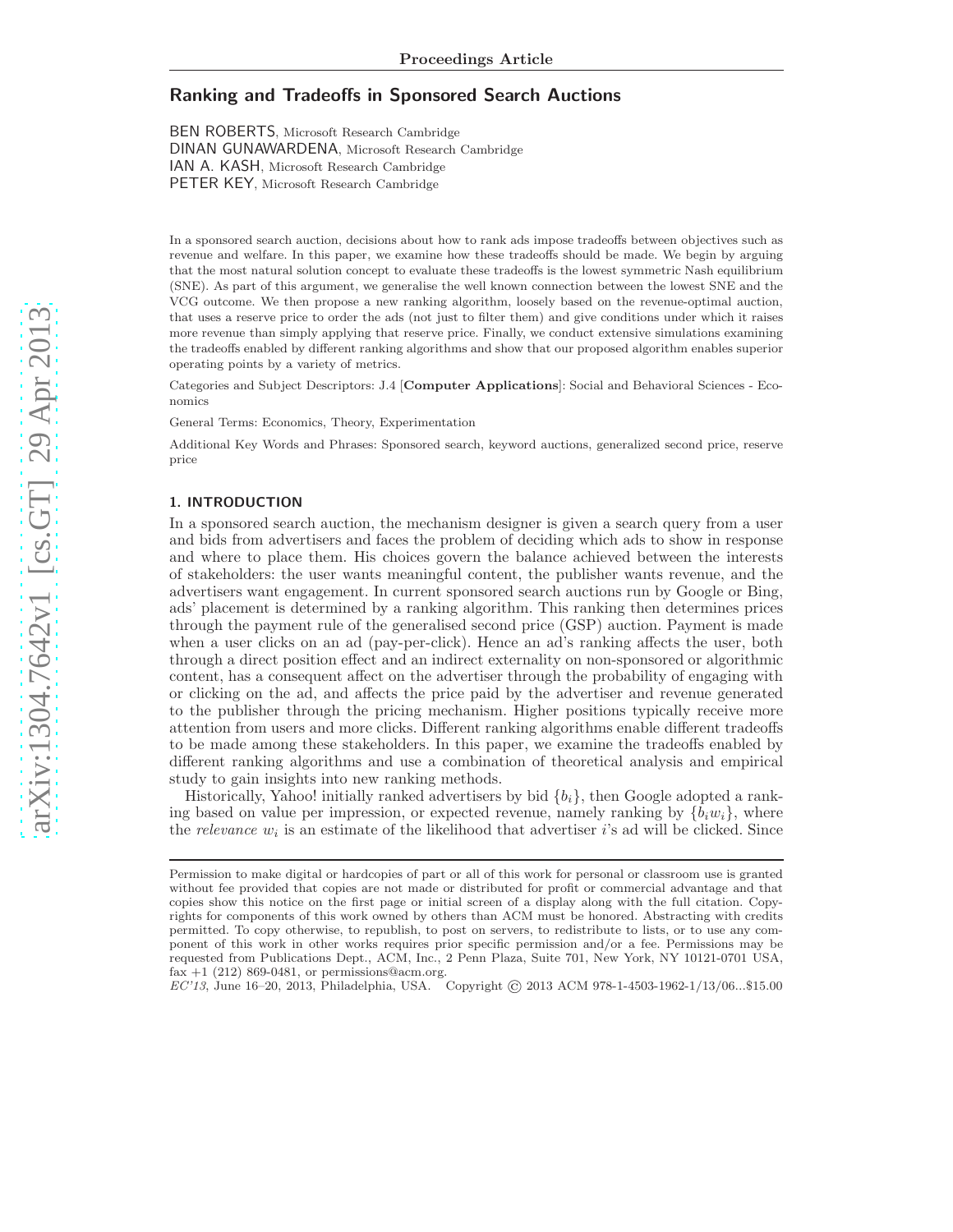then, there has been a widespread adoption of this rank-by-expected revenue approach, subject to various enhancements such as setting reserves prices.

The framework for much of our paper is a single instance of an auction where advertisers bid for slots, which differ in their "quality" (such as click-through rate). This is an abstraction of live ad-auctions, where advertisers bid on keywords as part of a campaign, and keywords are matched to queries. We sidestep the matching issues and assume that the bids represent bids for the actual query, which is indeed the case for exact match bids on specific keywords. In the analysis phase, we assume many of the auction parameters are fixed, if unknown: for example quality scores, click-through rates and the number of bidders. Later in the paper we show simulation results using live data, where these assumptions certainly do not hold.

In order to examine the necessary tradeoffs, we need a solution concept that describes the outcome we expect. The standard analysis of GSP auctions [Aggarwal et al. 2006; Edelman et al. 2007; Varian 2007] looks at complete information Nash equilibria, and in particular their refinement to *symmetric* or *locally envy-free* Nash equilibria (SNE). However, the standard approach to analyzing the revenue of auction designs, based on Myerson's work on optimal auctions [Myerson 1981], examines performance in Bayes-Nash equilibria.

Fortunately, it turns out that we do not need to choose between these two solution concepts. In a striking result, several groups of authors independently showed that, when ads are ranked by their bid multiplied by their click probability, the "lowest" SNE corresponds to the the VCG outcome [Aggarwal et al. 2006; Edelman et al. 2007; Varian 2007]. Aggarwal et al. showed that this continues to hold when these "rank scores" are multiplied by individualised weights, except that rather than VCG the results correspond to the outcome of a truthful mechanism they call the "laddered auction." As this is a single parameter domain, this mechanism is a special case of Myerson's general technique for transforming a monotone allocation rule into a truthful mechanism [Myerson 1981].

Our first result futher generalises the connection between the Myerson outcome and the lowest SNE of the GSP auction. We show that the it holds for a broad class of ranking algorithms, which is large enough to to include almost all of those that have been previously considered in the literature. We discuss how an argument due to Edelman and Schwartz [2010] provides additional justification for our adoption of the lowest SNE as our solution concept; it also enables us to bound the performance of ranking algorithms outside our class, where SNE may not exist. A notable algorithm of this type is the practically important case of simply imposing a minimum bid on the rank-by-expected revenue system.

Our second contribution is a proposal of a new ranking algorithm, inspired by features of the revenue-optimal auction, with provably good properties. Rather than using a reserve price simply as a minimum bid, we incorporate it directly into the ranking algorithm such that ads with bids near the reserve price receive low rank scores relative to ads with high bids but lower click probabilities. That is, we recommend the class of ranking algorithms  $\{(b_i$  $r|w_i$ , where r is the reserve price. This change from  $\{b_iw_i\}$  achieves a similar "squashing" effect to introducing an exponent  $\alpha < 1$  and ranking by  $\{b_i w_i^{\alpha}\}\$ , proposed by Lahaie and Pennock [2007]. Hence both squashing and setting a reserve are achieved through a single parameter, as opposed to the effects being decoupled into a squashing exponent and a reserve.

We prove that, for sufficiently small reserve prices, incorporating the reserve price into the ranking algorithm raises more revenue than simply using that same reserve price purely as a filter (i.e. the additional revenue is due the change in ordering, not merely the introduction of a reserve price). The meaning of sufficiently small depends on the distribution of advertiser valuations, but for a number of natural distributions (e.g. uniform and exponential) it encompasses all choices of reserve price that do not exceed the revenue-optimal reserve. While our ranking is inspired purely by the revenue-optimal auction, this theorem provides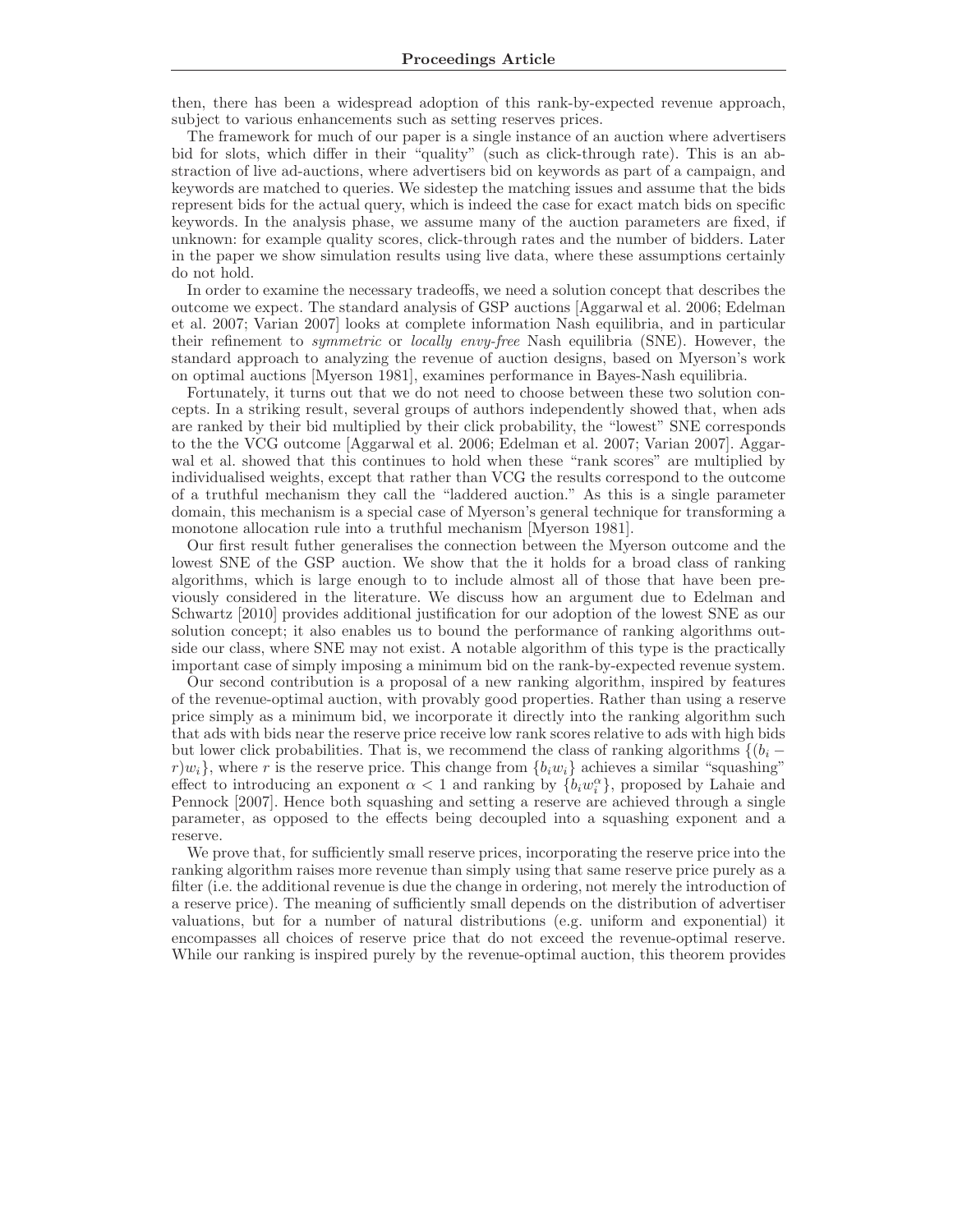some insight into why it may enable favourable tradeoffs: to raise a given amount of revenue, a lower (and thus less distortionary) reserve price can be used.

Our third contribution is an extensive consideration of the tradeoffs enabled by different ranking algorithms through simulations. As the auctioneer cares about both short-term revenue and the long-run health of the search platform, the relevant operating points likely do not include the welfare-optimal and revenue-optimal designs. This is in contrast to previous work, which tends to focus on performance only at these extreme points. We use two types of simulation: one simulating a reactive environment where users react to changes in auction design by forming revised equilibria; the other using real auction logs which assumes advertisers do not react to changes, but which captures all the vagaries of real auctions. These include budget constraints, a changing set of advertisers, and stochastic quality factors. These simulations show that our proposed ranking algorithm enables favourable tradeoffs using a variety of metrics. Our results also show that our proposed ranking has several nice properties from an optimisation perspective.

## 2. PRELIMINARIES

We adopt a standard (Bayesian) model of a GSP auction:

- There are *n* advertisers (bidders) and  $m$  slots.
- If bidder i's ad is displayed in slot k, its *click-through rate* (CTR) is  $w_i s_k$ .  $s_k$  is a slot effect, while  $w_i$  is an ad effect and can be interpreted as the *relevance* of bidder i's ad. The slots are strictly heterogeneous, with effects  $s_1 > s_2 > \cdots$ .
- Advertiser i has value  $\theta_i$  for a click. Values are i.i.d. with cdf  $F(\theta_i)$  and pdf  $f(\theta_i)$ .
- Advertisers are assigned to slots by a ranking algorithm. This can be represented by a ranking function  $y(b, w) \geq 0$ . The advertisers are sorted by  $y(b_i, w_i)$  with the highest score receiving the first slot. Advertisers with  $y(b_i, w_i) = 0$  are excluded (e.g. if they are below some reserve). We restrict  $y$  to be a monotone function with respect to  $b$ , but not necessarily w.
- Advertisers pay the *generalised second price* for their slot. Assuming for simplicity that advertisers are ordered such that advertiser  $i$  is in slot  $i$ , advertiser  $i$ 's payment is the minimum bid needed to keep his slot

$$
p_i^y(b_{i+1}, w_{i+1}; w_i) = \inf\{b : y(b, w_i) > y(b_{i+1}, w_{i+1})\}.
$$
 (2.1)

- We ignore the possibility of non-trivial ties (i.e.  $y(b_i, w_i) = y(b_j, w_j) > 0$ ) as they complicate analysis, and it is not clear how ties should be resolved in a GSP auction. Our analysis focuses on performance in expectation, and so we justify this oversight by noting that for all our considered ranking functions, non-trivial ties occur with probability zero and have no bearing on any expected quantity.
- In our analysis, it will be helpful to refer to the slot effect  $s_k$  assigned to advertiser i as his *allocation*  $x_i$ . In some instances it is appropriate to consider this a function of the realisation of advertiser types:  $x_i(\theta, w)$ . If a ranking function  $y(b, w)$  is used to assign the slots, then it is appropriate to consider an advertiser's allocation as a function of the bid and relevance vectors, which we write as  $x_i^y(\mathbf{b}, \mathbf{w})$ .
- We use x (or  $x^y$ ) to denote an *allocation rule*, which comprises the set of allocation functions  $\{x_i\}$  (or  $\{x_i^y\}$ ).

The only new feature of this model is the use of a general ranking algorithm based on y rather than assuming a particular instantiation.

Much of our theoretical work utilises *virtual values*, a common concept in economic theory. Under general conditions, an advertiser's virtual value may depend on both his true value and his relevance. However in the interests of an easier analysis we assume independence between these two variables, which defines an advertiser's virtual value also to be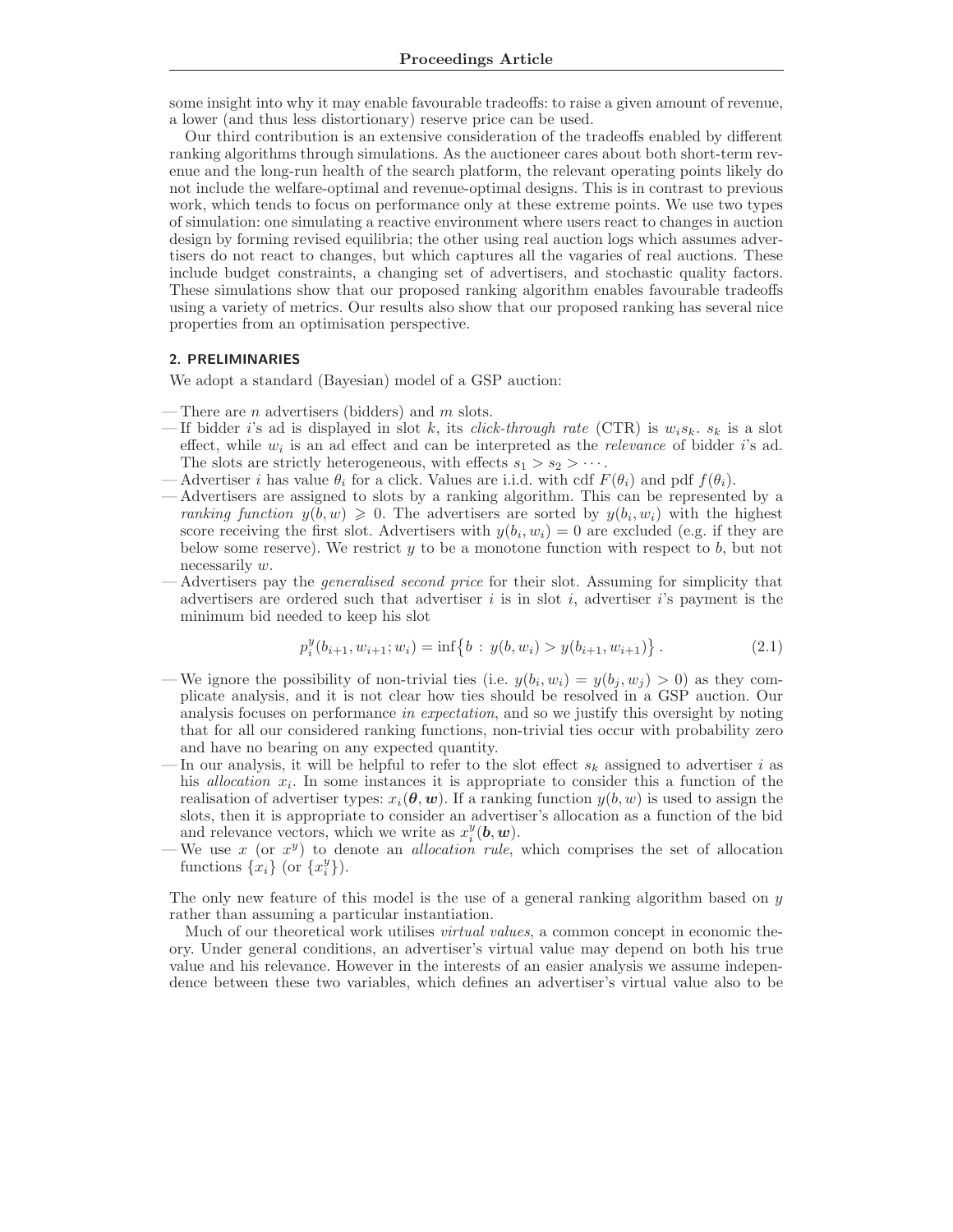independent of his relevance:

$$
\varphi(\theta_i) = \theta_i - \frac{1 - F(\theta_i)}{f(\theta_i)}.
$$
\n(2.2)

We further assume that the virtual value function is differentiable, and that the hazard rate  $f(\theta_i)/(1 - F(\theta_i))$  is non-decreasing, conditions which hold for numerous common distributions. Again, these assumptions are to accommodate an easier analysis. The value at which an advertiser's virtual value becomes zero is  $\bar{\theta}$ . That is,  $\varphi(\bar{\theta}) = 0$ . Given that  $\theta_i$  has distributional support at zero, our assumptions imply that  $\bar{\theta}$  exists and is unique.

#### 3. PROPOSED RANKING ALGORITHM

In order to compare ranking algorithms, we must make some assumption about bidder behaviour. A useful starting point is to assume a Bayes–Nash equilibrium (BNE) in which each advertiser submits a bid maximising his own benefit in expectation over the others' types and bids, and his own relevance. An advantage of working in the Bayesian setting is that we can use Myerson's [1981] theory to quickly calculate expected revenue R. In any BNE,

$$
R = R(x) = \mathbb{E}\left[\sum_{i=1}^{n} \varphi(\theta_i) w_i x_i(\theta, \boldsymbol{w})\right],
$$
\n(3.1)

where we write  $R(x)$  instead of  $R(x; f, w)$  to emphasise the dependence on the allocation rule x.

Hence using (3.1), one can simply characterise the revenue-optimal auction. That is, it ranks advertisers by  $\varphi(\theta_i)w_i$ , excluding any advertiser with negative virtual value (i.e. the auction has a reserve price of  $r = \bar{\theta}$  where  $\varphi(\bar{\theta}) = 0$ ). However, actually implementing this auction is unlikely to be feasible in practice. In particular, this simple form relies on our assumptions that bidders are symmetric, and that relevance and value are independent. Otherwise, virtual values (and hence the ranking and reserve price) depend on the identity and relevance of the bidder, which makes practical auction design difficult. Even if we could implement such a revenue-optimal auction, other considerations such as advertiser and user satisfaction would make doing so undesirable.

Instead, we note two qualitative features of the revenue-optimal auction. First, it uses a reserve price. Second, bidders with values barely above the reserve price are very low in the rankings. This inspires the new ranking algorithm we evaluate in Sections 5 and 6 which ranks ads by  $\{(b_i - r)w_i\}$ , which is perhaps the simplest ranking with these two features. Note that under our proposal the price paid for slot i is  $b_{i+1}(w_{i+1}/w_i) + r(1-w_{i+1}/w_i)$ , which follows from  $(2.1)$ , assuming advertiser *i* is allocated slot *i*.

#### 4. THE LOWEST SYMMETRIC NASH EQUILIBRIUM

We now identify one specific Nash equilibrium that we shall use to compare ranking algorithms, which has appealing features. We also draw the connection to BNE.

Because of the difficulties involved in a full Bayes-Nash analysis for the GSP auction, a commonly used alternative is to assume a *symmetric Nash equilibrium* (SNE), an ex-post equilibrium concept proposed independently by Varian [2007] and Edelman et al. [2007], (who used the term *locally envy-free equilibrium*). A SNE requires the following inequalities to be satisfied:

$$
(\theta_i - p_i^y(b_{i+1}, w_{i+1}; w_i))x_i \geq (\theta_i - p_i^y(b_{j+1}, w_{j+1}; w_i))x_j \text{ for all } i, j,
$$
 (4.1)

where  $p_i^y$  is the GSP payment (2.1). Note that the SNE inequalities (4.1) are stronger than those that define an ex-post Nash equilibrium, which for  $j < i$  would replace the subscripts  $j+1$  with j in the right hand side of (4.1). Hence the set of SNE is a subset of the set of ex-post equilibria.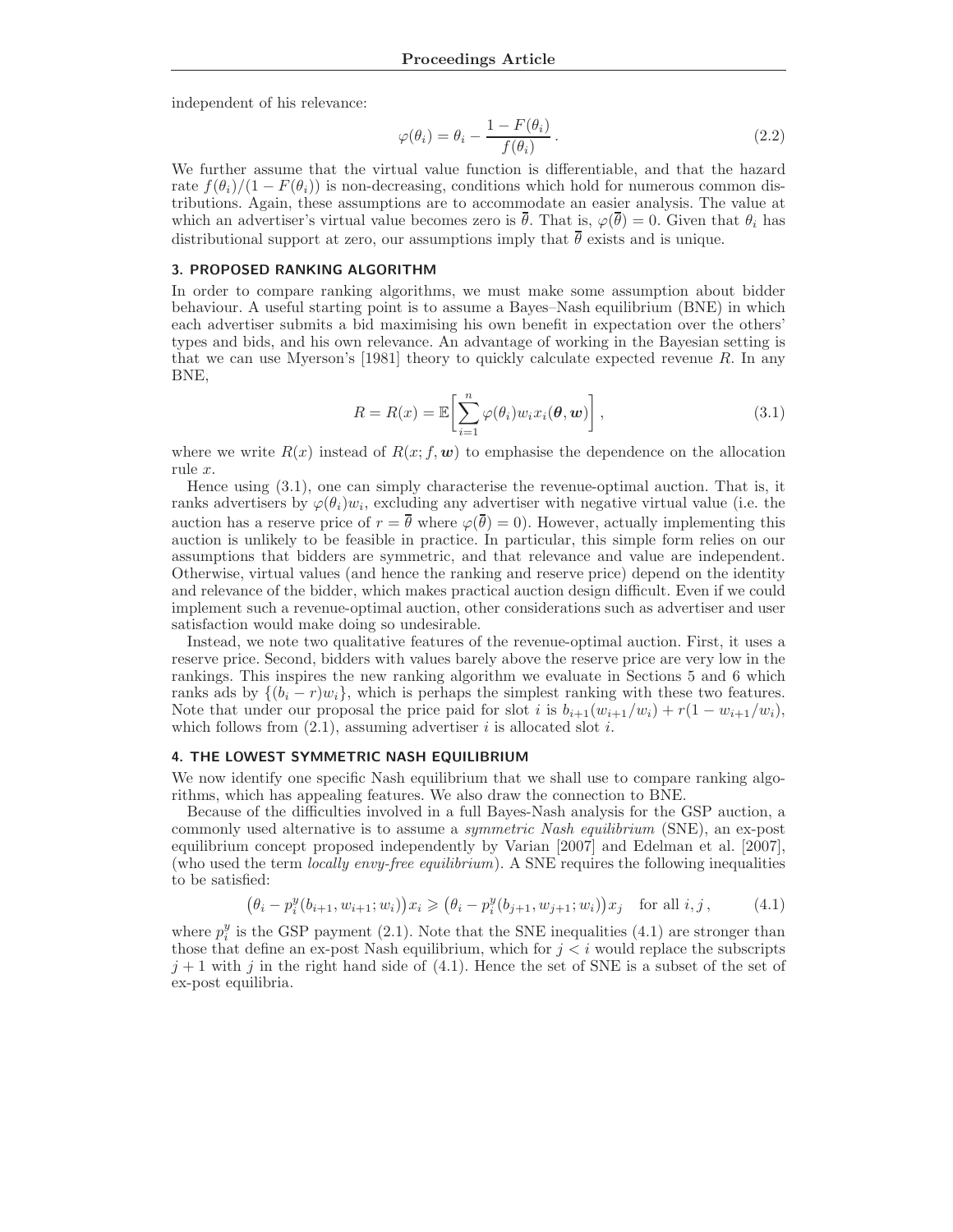The striking result that both Varian [2007] and Edelman et al. [2007] realised is that under the ranking algorithm  $\{b_i w_i\}$  any SNE yields an efficient outcome, and furthermore there exists a  $SNE$  — known as the *lowest* or *bidder-optimal*  $SNE$  — in which advertisers' positions and payments are identical to those imposed by the VCG mechanism. Aggarwal et al. [2006] showed a more general connection between the ranking algorithm  ${b_i w_i c_i}$  (where  $c_i$  is a positive constant) and the corresponding "laddered auction", a family of truthful mechanisms. This result is important for a number of reasons:

- It provides a focal outcome from the space of possible SNE.
- It creates a link between SNE behaviour and the Bayesian setting.
- It provides a natural lower bound on revenue, as every other SNE has higher revenue.

We show that this result is much more general. In particular, for any ranking function of the form

$$
y(b, w) = (g(w)b - h(w))^{+},
$$
\n(4.2)

SNE always exist (q and h are arbitrary non-negative functions). Since  $y$  does not does not necessarily rank the best ad highest, the outcome is, in general, no longer efficient. However, it does respect y, in the sense that the ranking in all SNE is the same ranking that would be used if bidders reported their true values. Finally, the lowest SNE still has a very special structure. Recall that  $x^y(b, w) = \{x_i^y(b, w)\}\$ are the allocations that result from bids  $\boldsymbol{b}$  and ranking function y. By  $(4.2), x^y(\mathbf{b}, \mathbf{w})$  is a monotone allocation rule. Therefore there are unique payments that make  $x^y$  an ex-post direct revelation mechanism. The lowest SNE implements this mechanism in the exact same way that the standard ranking implements VCG. In particular, since ex-post direct revelation mechanisms are also BNE, this allows us to give a concise characterisation of the revenue in the lowest SNE.

THEOREM 4.1. Consider a GSP auction subject to a ranking algorithm  $y(b, w)$  within the class (4.2).<sup>1</sup> For any realisation  $(\theta, w)$ , there exists a non-empty set of SNE and all SNE order bidders by  $y(\theta_i, w_i)$ . Furthermore, the lowest (revenue) SNE, defined by

$$
y(b_i, w_i)x_{i-1} = \sum_{j \geq i} y(\theta_j, w_j)(x_{j-1} - x_j), \qquad (4.3)
$$

generates expected revenue

$$
R(x^y) = \mathbb{E}\left[\sum_{i=1}^n \varphi(\theta_i) w_i x_i^y(\boldsymbol{\theta}, \boldsymbol{w})\right].
$$
\n(4.4)

PROOF. From the GSP payment rule  $(2.1)$ , the price-per-click charged to bidder i is

$$
p_i^y(b_{i+1}, w_{i+1}; w_i) = \frac{y(b_{i+1}, w_{i+1}) + h(w_i)}{g(w_i)}.
$$

The SNE inequalities (4.1) are then

$$
\left(\theta_i - \frac{y(b_{i+1}, w_{i+1}) + h(w_i)}{g(w_i)}\right) x_i \geqslant \left(\theta_i - \frac{y(b_{j+1}, w_{j+1}) + h(w_i)}{g(w_i)}\right) x_j,
$$

which is equivalent to

$$
\big(y(\theta_i, w_i) - y(b_{i+1}, w_{i+1})\big)x_i \geqslant \big(y(\theta_i, w_i) - y(b_{j+1}, w_{j+1})\big)x_j.
$$
\n(4.5)

<sup>&</sup>lt;sup>1</sup>For simplicity, we assume that all bidders are ranked by the same algorithm  $y$ . However, our result still holds if each is ranked using an individualised algorithm  $y_i$  from the class (4.2). This enables our result to apply to settings where, for example, the mechanism design incorporates other factors into the rank score.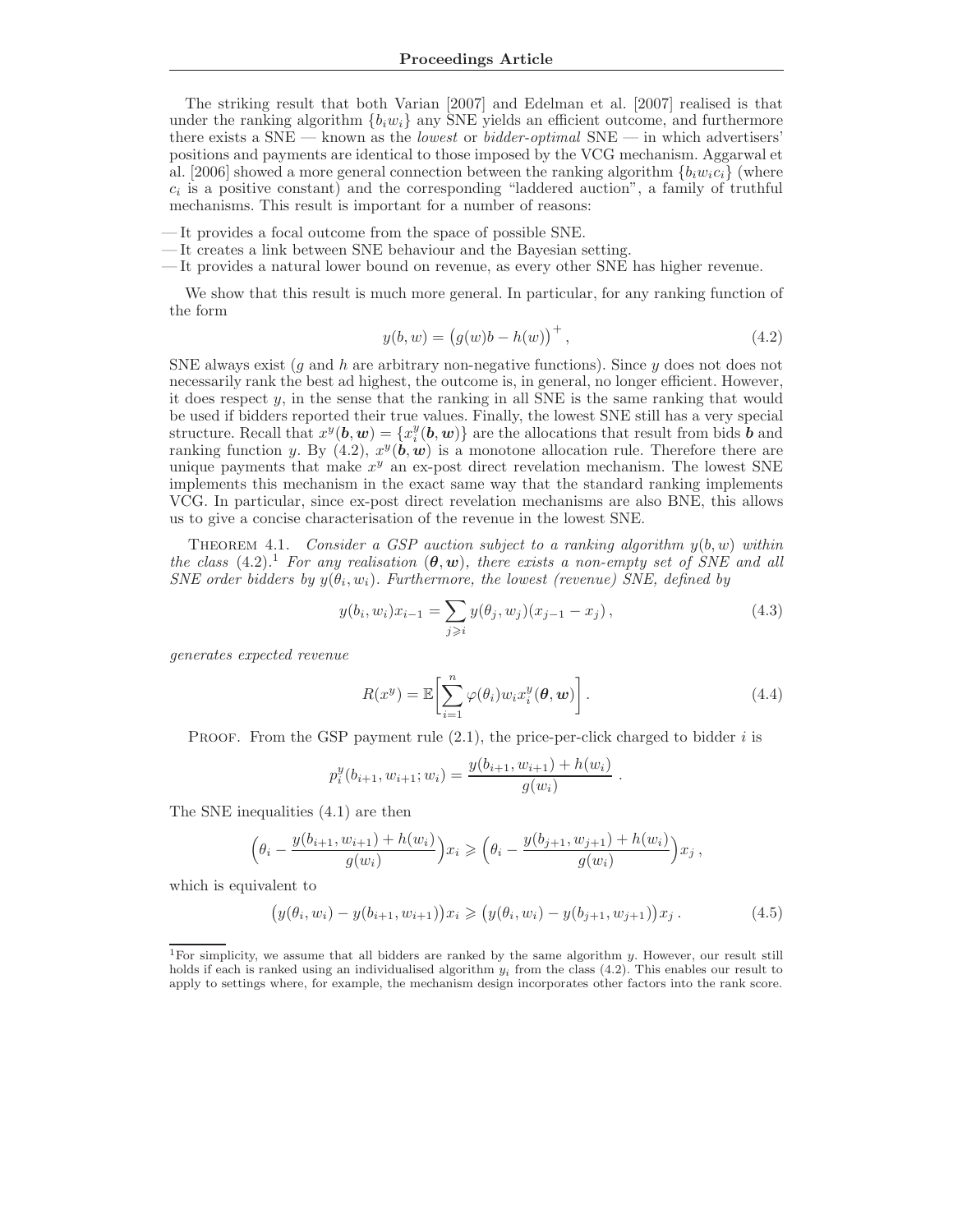Varian's [2007] analysis can be directly reapplied to this generalisation, leading to the conclusion that there exists a non-empty set of SNE, and furthermore all SNE use the same allocation rule, ordering bidders by  $y(\theta_i, w_i)$ .

In the lowest SNE  $(4.3)$ , advertiser *i*'s payment  $p_i$  satisfies

$$
y(p_i, w_i) = y(b_{i+1}, w_{i+1}) = \frac{1}{x_i} \sum_{j \ge i+1} y(\theta_j, w_j)(x_{j-1} - x_j)
$$
  
=  $y(\theta_i, w_i) - \frac{1}{x_i} \sum_{j \ge i} x_j (y(\theta_j, w_i) - y(\theta_{j+1}, w_{j+1}))$   
=  $y(\theta_i, w_i) - \frac{1}{x_i} \int_0^{\theta_i} x_i^y(t, \theta_{-i}, w) dy(t, w_i).$ 

As  $dy(t, w_i) = g(w_i) dt$ ,

$$
p_i = \theta_i - \frac{1}{x_i} \int_0^{\theta_i} x_i^y(t, \theta_{-i}, \mathbf{w}) dt,
$$

which precisely describes the payment functions imposed by the ex-post direct revelation mechanism for the allocation rule  $x^y(\theta, w)$ . Thus, the lowest SNE is also a BNE, and therefore generates expected revenue  $(4.4)$ .  $\Box$ 

This generalisation of the lowest SNE to the class of rankings (4.2) includes ranking by bid  ${b_i}$ , by expected revenue  ${b_i w_i}$ , and the *squashed* ranking  ${b_i w_i^{\alpha}}$  [Lahaie and Pennock 2007], all with a possible reserve score (i.e. a per-impression reserve). It also incorporates our proposed algorithm  $\{(b_i - r)w_i\}$  with reserve price r (i.e. a per-click reserve).

Note, however, that the standard ranking algorithm  $\{b_i w_i\}$  with reserve price r corresponds to the ranking function  $z(b, w) = \mathbb{I}\{b \geq r\}$  bw, which is not of the required form. This introduces some analytical complexities later when we wish to compare the properties of our proposed algorithm to this algorithm. While Theorem 4.1 guarantees SNE of ranking algorithms in the class (4.2) are well behaved, the same cannot be said of the standard ranking with a reserve price. In fact, we will see that this algorithm can be quite poorly behaved, in a sense that will be made clear later.

We conclude this section with an additional justification of our focus on the lowest equilibrium. This justification has the additional benefit of applying even for rankings outside of the class (4.2), for which SNE may not exist, a feature we exploit in the next section. Edelman and Schwarz [2010] argue that because SNE is a full information solution concept used to model the outcome of a game that is in reality one of incomplete information, one should only consider SNE that are in some sense "feasible" in the Bayesian setting. They defined what they called the *Non-Contradiction Criteria* (NCC), which deems a SNE implausible if it generates greater expected revenue than any BNE of the corresponding repeated game of incomplete information. Rather than characterising the BNE of the repeated game, they use the revenue of the optimal BNE as an upper bound. In their setting, this upper bound on revenue exactly matches the revenue of the lowest SNE, and therefore they argue it is the only reasonable equilibrium.

In our work, we are interested in understanding the behaviour of a large class of ranking algorithms, none of which need be optimal. So in our setting, the revenue of the optimal BNE, while still an upper bound, does not necessarily match the revenue given by the lowest SNE of an arbitrary ranking algorithm of the form (4.2). However, we know from Theorem 4.1 that given a ranking function y, all SNE share the same allocation rule  $x^y(\theta, w)$ . Therefore, a natural comparison is to BNE that also share the same allocation rule. Following Edelman and Schwartz, rather than characterising such equilibria, we instead derive an upper bound on their revenue. Since we have fixed the allocations, Myerson's theory allows us to trivially derive such an upper bound.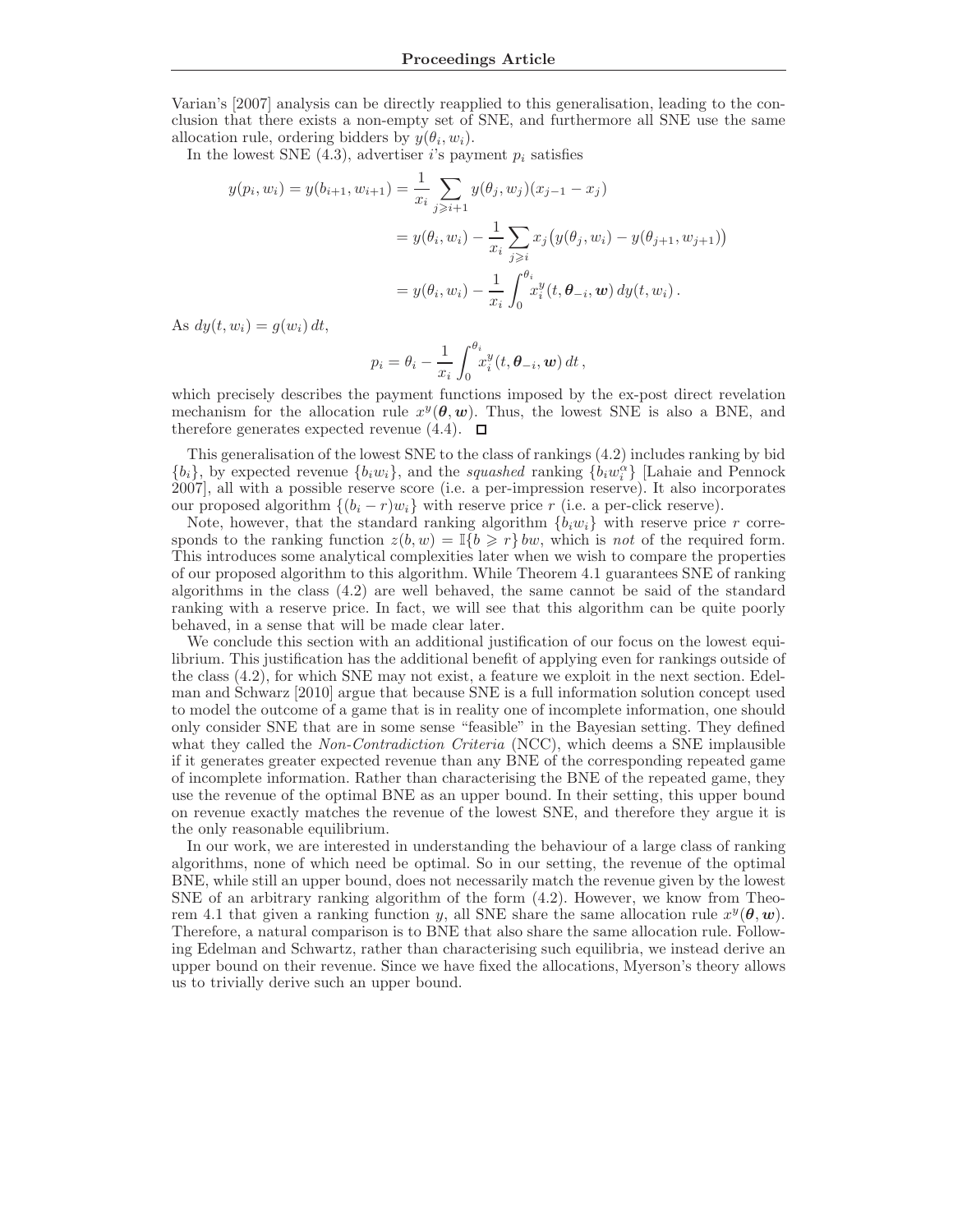PROPOSITION 4.2. Given a ranking function y, the optimal BNE that ranks ads by  $y(\theta_i, w_i)$  has expected revenue

$$
R(x^y) = \mathbb{E}\left[\sum_{i=1}^n \varphi(\theta_i) w_i x_i^y(\theta, \boldsymbol{w})\right].
$$

By Theorem 4.1, this upper bound exactly matches the revenue of the lowest SNE, providing additional justification for our decision to use it as a focal outcome of a GSP auction. Further, any method of selecting an SNE given types  $(\theta, w)$  implicitly defines such a ranking function y, not necessarily within the class  $(4.2)$ , so this upper bound remains useful even for ranking algorithms outside this class.

#### 5. REVENUE DOMINANCE

In this section we compare the revenue generated by our proposed ranking algorithm  $\{(b_i - r)w_i\}$  with the standard ranking  $\{b_i w_i\}$ , both employing the same per-click reserve price r. This comparison is of particular interest as the two algorithms exclude the same set of advertisers, thus isolating the effect of incorporating the reserve price into the ranking function. We find that for sufficiently small<sup>2</sup> reserve prices, our proposed algorithm is guaranteed to generate greater revenue. While in practice the designer may not be solely interested in revenue, this result helps to show how our algorithm may offer favourable tradeoffs between revenue and welfare. That is, for a given target revenue, a designer using our ranking algorithm needs to use a smaller (and thus less distortionary) reserve price than a designer employing the standard ranking.

We take our assumption of equilibrium behaviour in GSP auctions to be SNE whose revenue does not exceed the bound in Proposition 4.2. For our proposed ranking algorithm  $\{(b_i - r)w_i\}$  this is equivalent to taking the lowest SNE. However, the standard ranking algorithm  $\{b_i w_i\}$  with reserve price r has the corresponding ranking function  $z(b, w)$  =  $\mathbb{I}\{b \geq r\}$  bw, which is not within the class (4.2). With this ranking algorithm, we are not certain whether or not a SNE is guaranteed to exist. In Appendix A, we give an example where we can show that any SNE that does exist cannot always rank ads by  $\theta_i w_i$ . That is, ads do not necessarily appear in the desired order.

Despite the complexity of behaviour with this ranking algorithm, we present the following theorem which states that, for sufficiently small reserve prices, the lowest SNE of the GSP auction subject to our proposed ranking  $\{(b_i - r)w_i\}$  generates greater expected revenue than any SNE under the standard ranking  $\{b_i w_i\}$  (with the same reserve price r) that respects the revenue upper bound from Proposition 4.2.

THEOREM 5.1. For  $r \in (0,\bar{\theta}]$ ,<sup>3</sup> define  $R_1(r)$  and  $R_2(r)$  to be the expected revenues from two allocation rules that select outcomes that are SNE and do not exceed the bound from Proposition 4.2 under the ranking algorithms  $\{(b_i - r)w_i\}$  and  $\{b_iw_i\}$  respectively. If

$$
r \leq \inf_{t \geq r} \left\{ t - \frac{\varphi(t)}{\varphi'(t)} \right\},\tag{5.1}
$$

then  $R_1(r) > R_2(r)$ .

Informally, condition (5.1) seems to hold for most reasonable distributions and for most  $r \in (0, \bar{\theta}]$ . More precisely, it will hold for all  $r \in (0, \bar{\theta}]$  when  $\varphi(\theta_i)$  is weakly convex. It is straightforward to show that sufficient conditions for  $\varphi(\theta_i)$  to be weakly convex are that f is log-concave and non-increasing. Log-concavity is a property of many common distributions

<sup>&</sup>lt;sup>2</sup>We give a detailed discussion on the meaning of "sufficiently small" later, however most reasonable reserve levels do suffice.

<sup>&</sup>lt;sup>3</sup>Recall that  $\bar{\theta}$  is the theoretical revenue-optimal reserve price — that is, the value at which an advertiser's virtual value becomes zero:  $\varphi(\theta) = 0$ .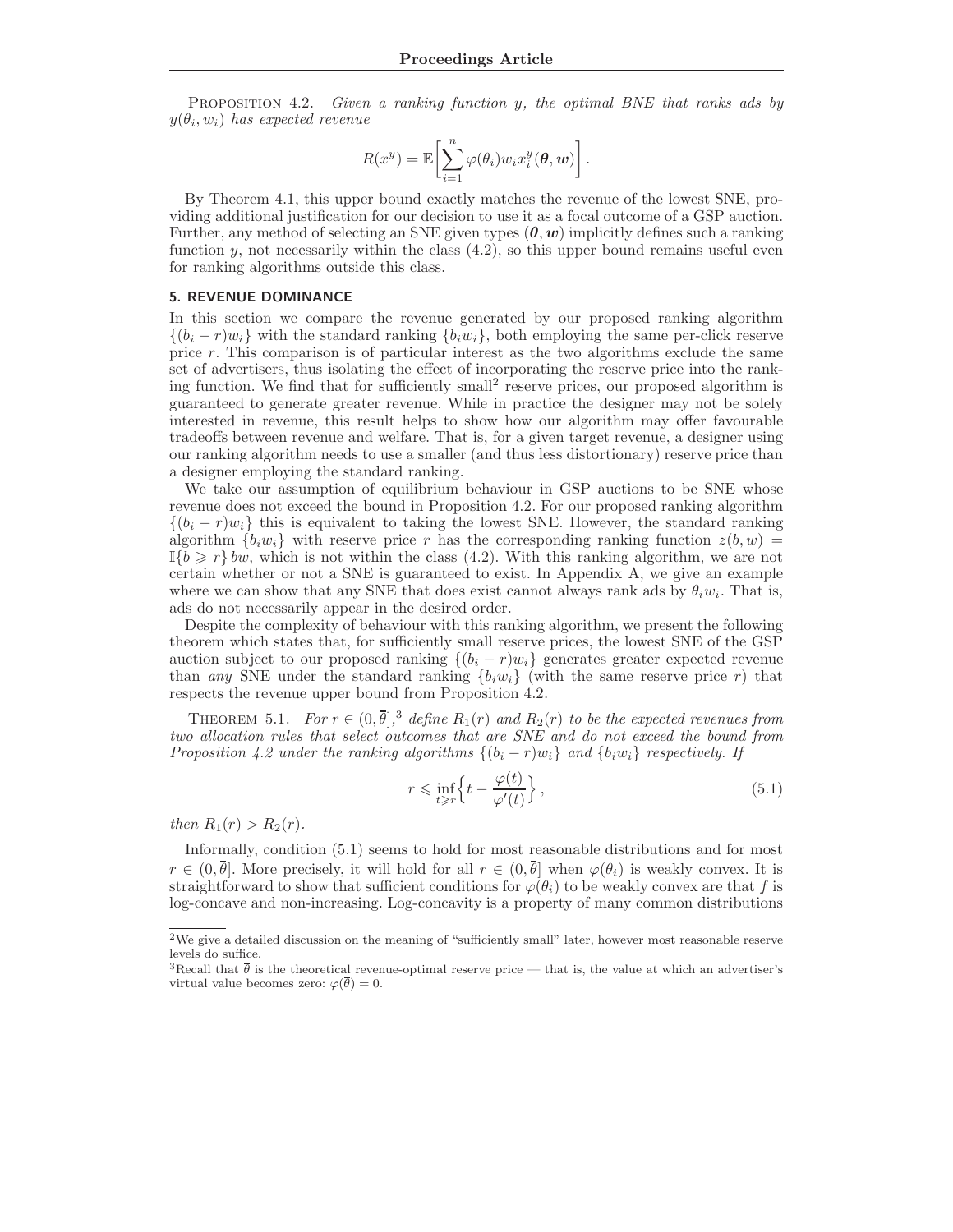and is a standard assumption in economic analysis [Bagnoli and Bergstrom 2005]. Requiring f to be non-increasing is somewhat restrictive, but permits, for example, the uniform or exponential distribution. Conversely, If  $\varphi(\theta_i)$  is concave then it is likely that condition (5.1) does not hold for some choices of r. For example, consider  $\theta_i \sim \text{Beta}(2, 2)$  which has a monotone hazard rate and defines  $\varphi(\theta_i)$  to be concave. In this case  $\bar{\theta} = 0.4215$ , and for all r the RHS of (5.1) is minimised at  $t = 1$  to the value  $\frac{1}{3}$ . Thus, there exists an interval  $(\frac{1}{3}, \overline{\theta}]$ in which  $r$  does not satisfy condition  $(5.1)$ .

For choices of r that do not satisfy condition  $(5.1)$ , it does not follow that our ranking algorithm therefore generates less revenue than the standard. On the contrary, we expect our ranking algorithm to generate more revenue in most cases. To give an intuitive explanation, our proof of Theorem 5.1 involves showing that one can apply a large number of pairwise allocation swaps to transform the allocation rule arising from the standard ranking to that of our proposed ranking, each of which increases revenue. If  $r$  is slightly greater than the RHS of (5.1) then a small proportion of swaps will decrease revenue, while most will still cause an increase. In many such cases, the net result will still be a revenue increase. Indeed, we see such behaviour in our simulations given below.

We work up to Theorem 5.1 through a series of lemmas. As previously mentioned, the upper bound from Proposition 4.2 is well defined for arbitrary monotone allocation rules. Let  $R(x)$  be the value of this bound for the allocation rule x:

$$
R(x) = \mathbb{E}\left[\sum_{i=1}^{n} \varphi(\theta_i) w_i x_i(\theta, \mathbf{w})\right].
$$
\n(5.2)

If x is not monotone then Proposition 4.2 no longer holds, however  $R(x)$  is still well defined as the same functional form. The only difference in this case is that  $R(x)$  does not translate as an achievable revenue.

Our first lemma shows how one can increase the integrand of (5.2) for a given realisation  $(\theta, w)$ . This is achieved by performing a simple adjustment or swap to the allocation rule  $\hat{x}$ .

LEMMA 5.2. Suppose x is an allocation rule for which there exists a realisation  $(\theta, w)$ and specific i, j such that

$$
\varphi(\theta_i)w_i > \varphi(\theta_j)w_j,
$$
  

$$
x_i(\theta, \mathbf{w}) < x_j(\theta, \mathbf{w}).
$$

Define the adjusted allocation rule  $\tilde{x}$  which is identical to x except for the single swap  $\widetilde{x}_i(\theta, \boldsymbol{w}) = x_i(\theta, \boldsymbol{w})$  and vice versa. Then,

$$
\sum_{i=1}^n \varphi(\theta_i) w_i \widetilde{x}_i(\boldsymbol{\theta}, \boldsymbol{w}) > \sum_{i=1}^n \varphi(\theta_i) w_i x_i(\boldsymbol{\theta}, \boldsymbol{w}).
$$

PROOF. Direct from the conditions.  $\Box$ 

Our next lemma follows as a corollary to Lemma 5.2, extending it to situations where improvements are possible through a sequence of swaps.

LEMMA 5.3. Let  $x^y$  and  $x^z$  be two allocation rules such that the following properties hold for all  $\theta_i, w_i, \theta_j, w_j$ :

$$
y(\theta_i, w_i) = 0 \quad \Leftrightarrow \quad z(\theta_i, w_i) = 0, \tag{5.3}
$$

$$
\left\{ y(\theta_i, w_i) > y(\theta_j, w_j) \quad AND \quad z(\theta_i, w_i) < z(\theta_j, w_j) \right\} \quad \Rightarrow \quad \varphi(\theta_i) w_i > \varphi(\theta_j) w_j. \tag{5.4}
$$

Then,  $R(x^y) \ge R(x^z)$ . Furthermore, if  $x^y$  and  $x^z$  differ with positive probability then  $R(x^y) > R(x^z).$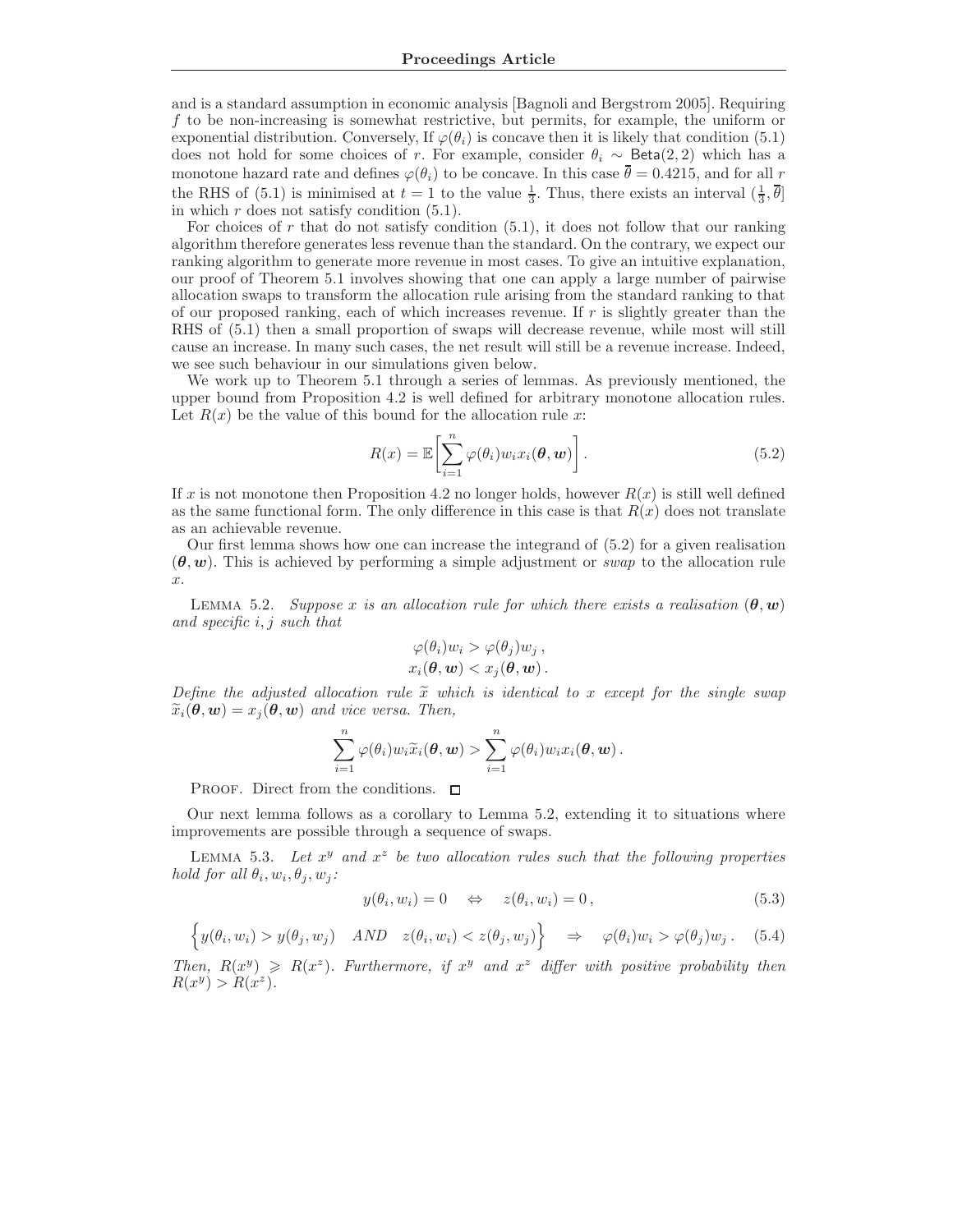PROOF. The intuition behind Lemma 5.3 is clear — if it holds that any time  $\gamma$  and z disagree about the ranking of two advertisers then y is 'correct', then it should hold that  $R(x^y) > R(x^z)$ . The proof involves showing that one can perform a sequence of swaps to transform  $x^2$  into  $x^y$ , where each swap satisfies the conditions of Lemma 5.2 (see Appendix B).  $\Box$ 

Our third lemma is the heart of the proof. It shows that for a sufficiently small reserve price r, the two ranking functions defined by our proposed algorithm and the standard satisfy conditions (5.3) and (5.4) from the previous lemma.

LEMMA 5.4. Given a reserve price  $r \in (0, \overline{\theta}]$ , let

$$
y(\theta_i, w_i) = (\theta_i - r)^+ w_i, \qquad (5.5)
$$

$$
z(\theta_i, w_i) = \mathbb{I}\{\theta_i \geq r\} \theta_i w_i.
$$
\n
$$
(5.6)
$$

If

$$
r \leq \inf_{t \geq r} \left\{ t - \frac{\varphi(t)}{\varphi'(t)} \right\},\tag{5.7}
$$

then  $R(x^y) > R(x^z)$ .

PROOF. The proof of Lemma 5.4 involves showing that conditions (5.3) and (5.4) are satisfied (see Appendix C).  $\Box$ 

The only remaining technical detail is that the ranking function  $z(b, w) = \mathbb{I}{b \geq r}$  bw is not within the class (4.2). As previously discussed, this means that we need to consider the possibility that there may exist SNE with a different ranking from  $z(\theta_i, w_i)$ , to which we cannot directly apply the upper bound  $R(x^z)$ . However, our final lemma shows that any such alternate rankings can only reduce our upper bound on revenue.

LEMMA 5.5. Let  $x$  be an allocation rule that selects a SNE of a GSP auction with the ranking function  $z(b, w) = \mathbb{I}\{b \geq r\}$  bw. Then  $R(x^z) \geq R(x)$ .

PROOF. See Appendix D.  $\Box$ 

The addition of Lemma 5.5 is sufficient to complete our proof of Theorem 5.1. By Theorem 4.1,  $R_1(r) = R(x^y)$ ; by Lemma 5.4,  $R(x^y) > R(x^z)$ ; and by Lemma 5.5,  $R(x^z) \ge R_2(r)$ . Thus we have  $R_1(r) > R_2(r)$ .

#### 6. SIMULATIONS

In this section, we use simulations to examine the performance of our ranking algorithm and show that it generally dominates existing ranking algorithms. We examine three metrics: revenue, welfare, and click yield. Revenue is what the auctioneer cares about (at least in the short term). Welfare is the total value created for advertisers  $(\sum \theta_i w_i x_i)$ , and the auctioneer also cares about this for the long-term health of the platform. Similarly, click yield (i.e. the total number of clicks  $\sum w_i x_i$  can be thought of as a proxy for the value created for the users who are clicking on (presumably) useful ads.

There is one technical detail relevant to Figs. 1-6. As previously discussed, the standard ranking algorithm coupled with a reserve price r corresponds to the ranking function  $z(b, w) = \mathbb{I}{b \geq r}$  bw, which is not within the class (4.2). As a consequence, any existing SNE may not be well-behaved. Instead of trying to characterise such equilibria, we use the relevant statistics of the optimal BNE which ranks ads by  $z(\theta_i, w_i)$ . By Lemma 5.5, the BNE revenue  $R(x^z)$  is an upper bound for the corresponding SNE revenue. Thus, the (red) curves may display overestimates of the true revenues.

The figures' legends in this section use a simple notational shorthand to signify the type of reserve — that is, r denotes a reserve price and  $\rho$  a reserve score (i.e. a per-impression reserve).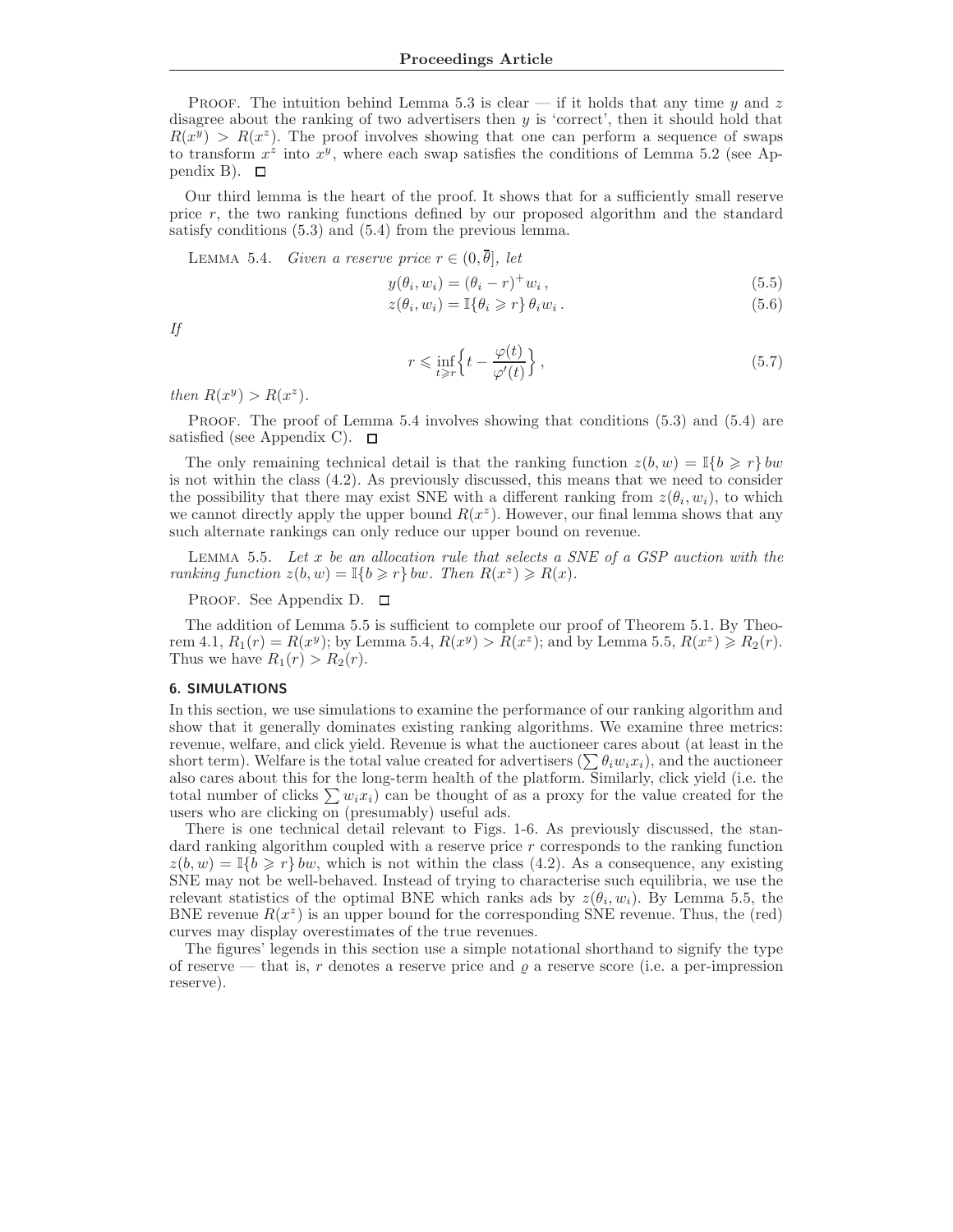



Fig. 1. Revenue comparison between our proposed algorithm and the standard ranking in a simple setting.

Fig. 2. Feasible welfare-revenue operating points in a simple setting.

We begin with a simple (albeit unrealistic) example, which satisfies the distributional assumptions made in Sect. 2. There are eight advertisers bidding for three slots. Advertisers have i.i.d. types  $(\theta_i, w_i)$  where  $\theta_i$  and  $w_i$  are independent and both uniformly distributed on [0, 1]. Figure 1 illustrates Theorem 5.1 in this setting: for all  $r \leq 0.5 (= \bar{\theta})$ , our proposed algorithm of incorporating the reserve price into the ranking function raises more revenue than the standard ranking. In this simple setting, we can actually achieve the optimal revenue at  $r = 0.5$ .

However, Theorem 5.1 does not tell us what the cost of this added revenue is in terms of welfare. Figure 2 shows us that this revenue is essentially free: for any welfare we desire, we can achieve more revenue with our ranking algorithm. Note that this does not mean that with the same reserve price our algorithm is more efficient. Instead, if separate reserve prices are chosen such that both algorithms have the same welfare, our algorithm has higher revenue.

In Fig. 2, we also compare performance against Lahaie and Pennock's [2007] squashed ranking algorithm with reserve score  $\varrho$  (i.e.  $y(b, w) = (bw^{\alpha} - \varrho)^+$ ). Since there are two parameters, the operating points form the entire shaded region. Our algorithm leads to a set of operating points that dominates this algorithm as well. Two special cases of this ranking algorithm are the squashing ranking algorithm with no reserve  $(\rho = 0)$  and the standard ranking algorithm with a reserve score  $(\alpha = 1)$ . The latter is particularly interesting to compare to the standard ranking algorithm with a reserve price. We observe that for identical pre-reserve rankings, the addition of a reserve price dominates the alternative option of a reserve score. Despite the fact that the plotted revenues of the standard ranking with a reserve price may be overestimates, this still suggests that it is generally better to use reserve prices than reserve scores. Figure 3 shows that these results do not change if we examine click yield rather than welfare.

Lahaie and Pennock [2007] examined the performance of the squashed ranking in a more realistic setting, which they selected by fitting Yahoo! data from a particular query. This distribution violates several of our assumptions. Bidder valuations have a lognormal distribution, which does not have a monotone hazard rate. Values are also correlated with relevance. Nevertheless, Figs. 4-6 show that the results from our simple setting are essen-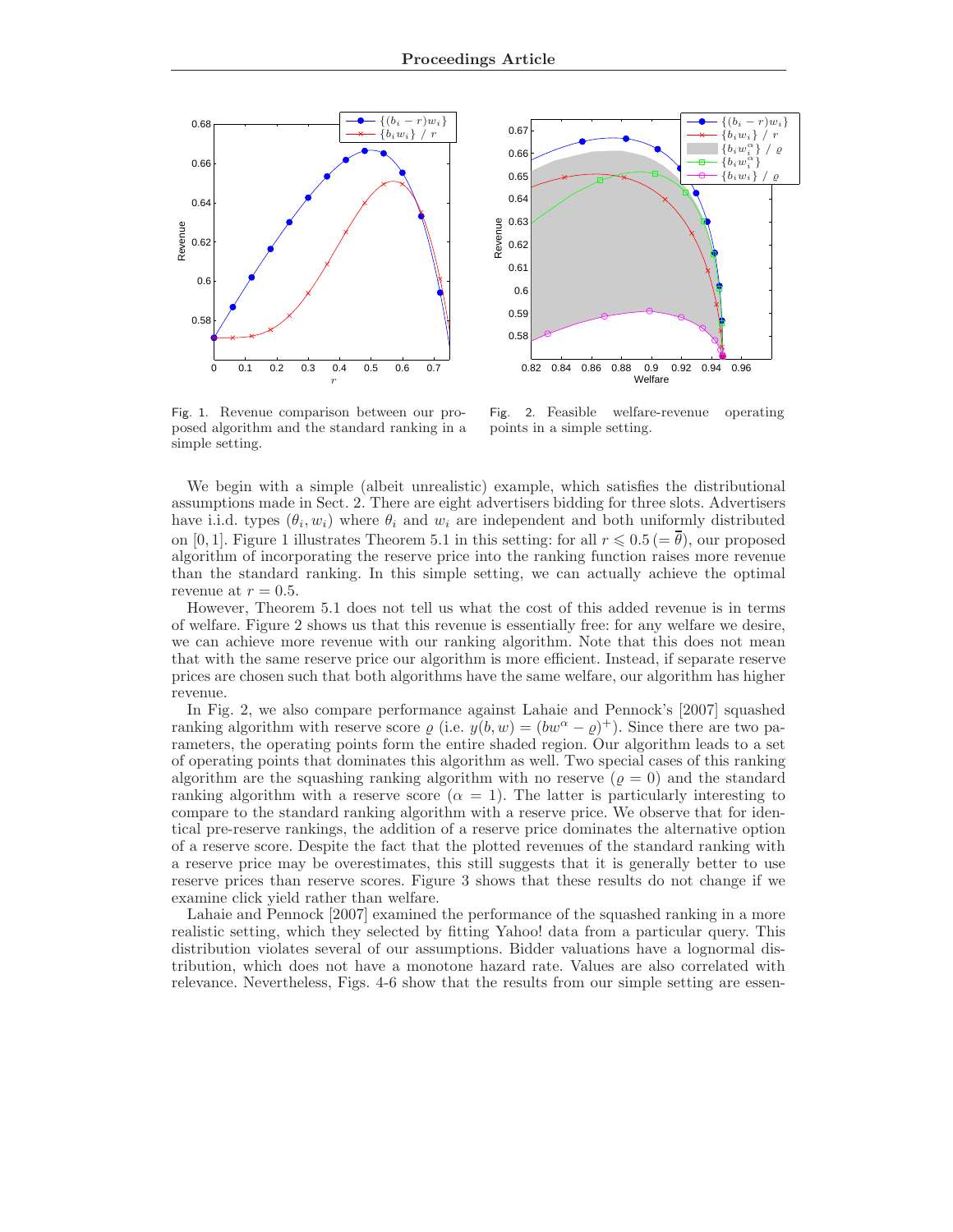



Fig. 3. Feasible click yield-revenue operating points in a simple setting.

Fig. 4. Revenue comparison between our proposed algorithm and the standard ranking in Lahaie and Pennock's setting.

tially unchanged, with our proposed algorithm of incorporating a reserve price into the ranking function offering superior tradeoffs.



Fig. 5. Feasible welfare-revenue operating points in Lahaie and Pennock's setting.

Fig. 6. Feasible click yield-revenue operating points in Lahaie and Pennock's setting.

Finally, all of these results are based on the assumption that bidders are in equilibrium. In reality, if parameters are changed, the algorithm may take some time to reach the new equilibrium, and there is empirical evidence that some advertisers react quite slowly to changes. Therefore, a natural question is what happens when the ranking algorithm is changed but advertisers do not react? If the short-term effect is revenue-positive or revenueneutral, it is much easier for the auctioneer to be patient. Furthermore, by not requiring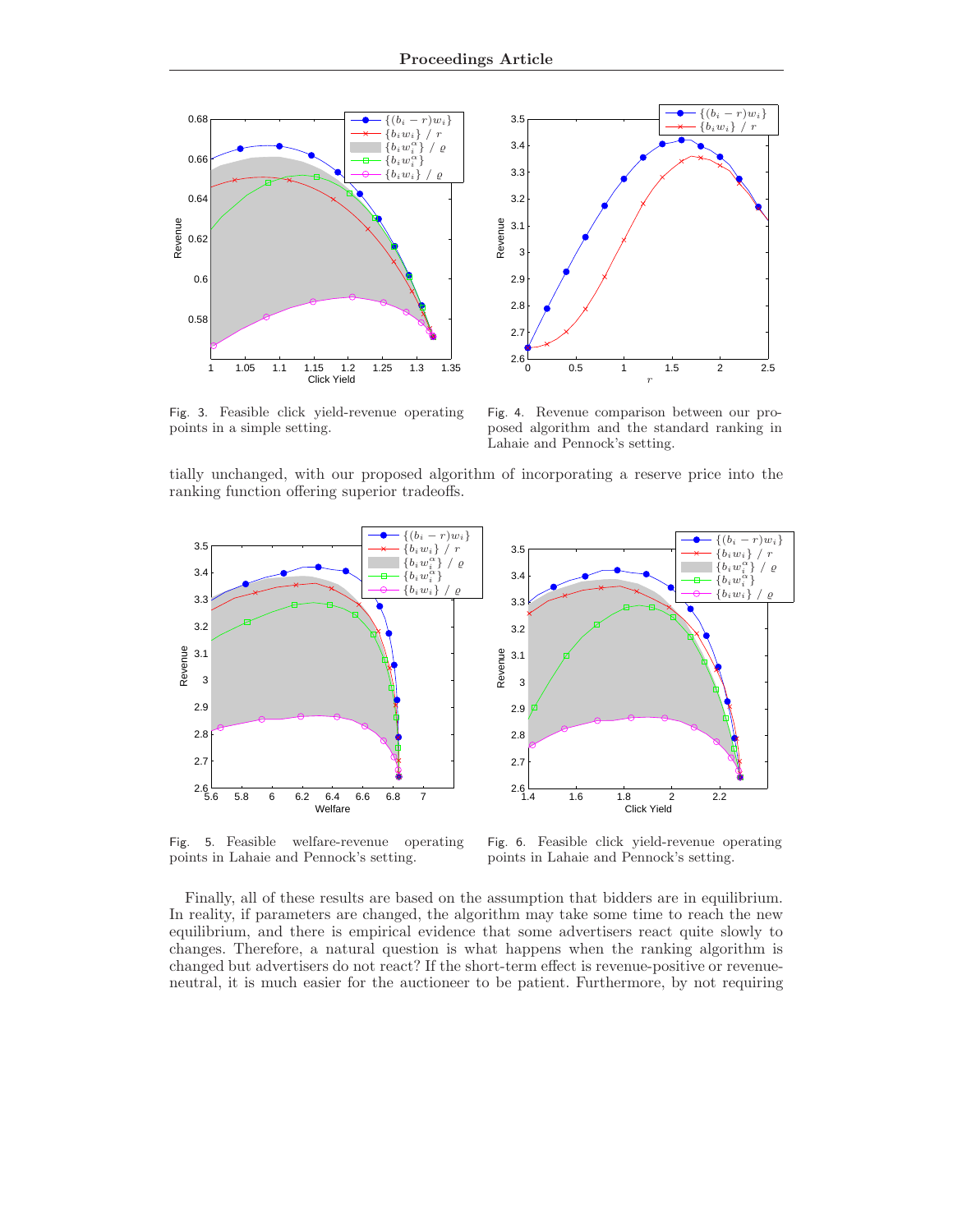an equilibrium analysis, we can examine the performance of different ranking algorithms on historical data, which has many realistic features not captured by our simple model (e.g. changing bidders, matching of bids to multiple queries, and stochastic quality scores).

Figure 7 shows the effect on revenue of changing from from the standard ranking algorithm to our proposed ranking algorithm while keeping the reserve price fixed on Microsoft historical data for a keyword with over 500 bidders, which we have selected as representative of a "thick" market. The data has been normalised, but the exact values are not relevant for our purposes. In such markets, incorporating the reserve price into the ranking function seems to consistently increase revenue.





Fig. 7. Revenue comparison between our proposed algorithm and the standard ranking in thick market auction replays.

Fig. 8. Revenue comparison between our proposed algorithm and the standard ranking in thin market auction replays.

Figure 8 is a similar plot of a "thin" market with fewer than 10 bidders. Here, at certain values, the standard ranking raises somewhat more revenue. The included histogram of bid frequencies suggests an explanation for this: setting the reserve price at a common bid makes those bidders pay their full value, while the standard ordering ranks them highly to extract as much revenue as possible. In practice, such reserve prices are unlikely to be chosen, as setting a reserve price to match common bids would essentially make that auction first price, as well as being very sensitive to small changes in bid. At more reasonable choices of reserve price, our proposed algorithm of incorporating it into the ranking function yields greater revenue.

Figures 7 and 8 also demonstrate several advantages of our ranking algorithm from an optimisation perspective. First, the blue lines are "smoother", which creates a somewhat easier problem. Second, the fact that bidders near the reserve price have low rank scores means that the revenue from an advertiser begins to decrease before the reserve price is actually raised past his bid. This reduces the tendency of optimisation to overfit and choose a reserve price directly below an advertiser's bid.

To examine the tradeoff between revenue and click yield, we tested a subset of the ranking algorithms using global parameter settings on a sample of a week's worth of Microsoft data across all queries. As there is a minimum bid of 5 cents in the actual system, an implicit reserve price of 5 cents is applied to all ranking algorithms in addition to any other parameters. Figure 9 shows that incorporating the reserve price into the ranking function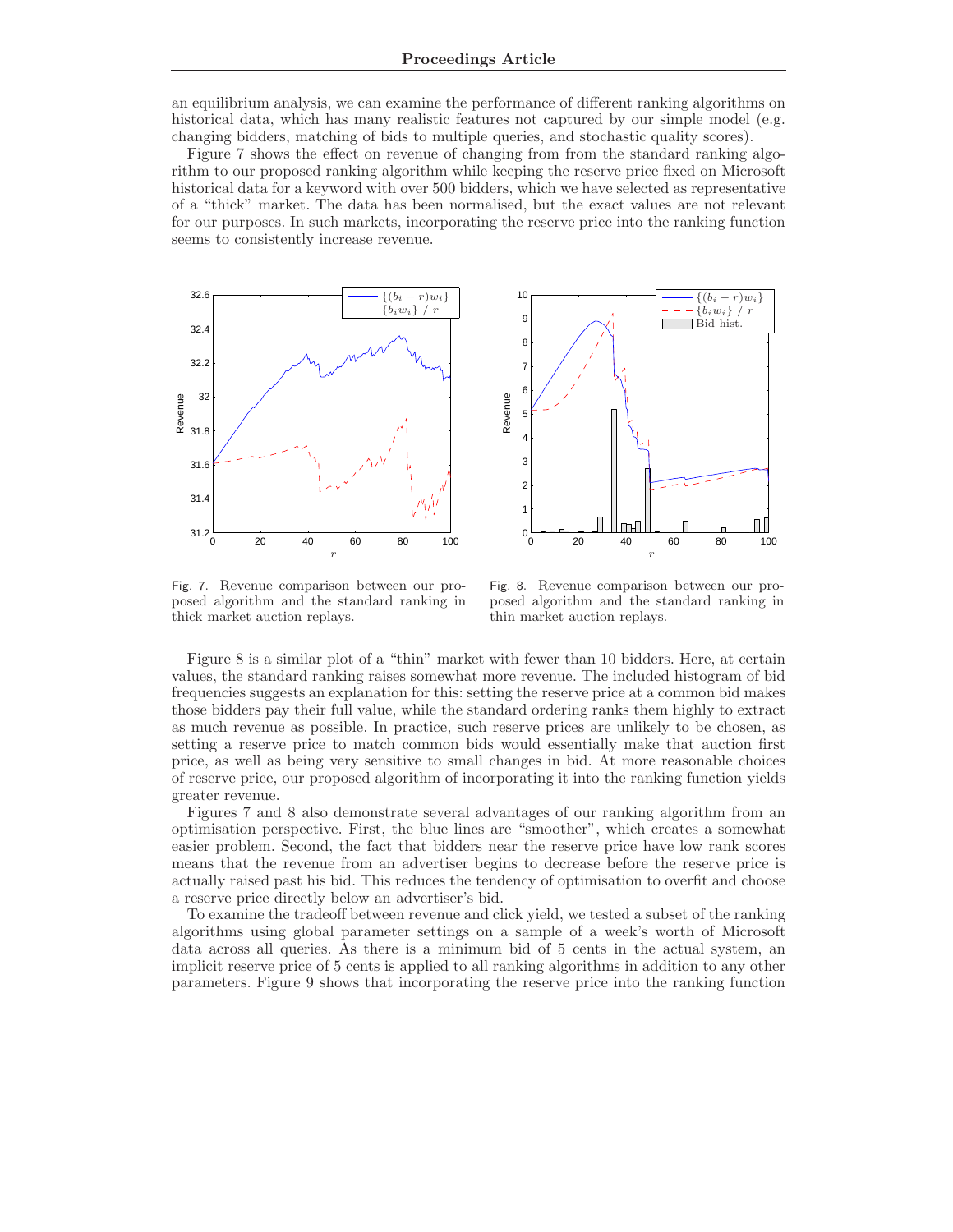

Fig. 9. Feasible click yield-revenue operating points on Microsoft data.

results in a better tradeoff than using the reserve price solely as a minimum bid. As in the single query case, the standard ranking experiences bigger peaks and drops as the reserve price approaches common bids (in this figure increasing the reserve corresponds to moving right to left). Interestingly, a reserve score does not generate a useful tradeoff (at least when set globally) as increasing it reduces both revenue and clicks. Any gains from raising the price the last ad shown pays are more than offset by the lower number of clicks. We cannot investigate the tradeoff between revenue and welfare as we do not know the true values of advertisers.

# 7. RELATED WORK

A number of papers have examined auctions other than GSP designed for sponsored search auctions. Abrams and Ghosh [2007] considered the design of auctions that guarantee revenue to be at least some fixed proportion of the optimal revenue that can be generated by an omniscient designer, something that is not achieved by the GSP auction. Yenmez [2010] studied equilibrium properties of general auction designs, including looking at conditions under which the VCG outcome is implementable in equilibrium.

GSP auction literature is generally divided between Bayesian and non-Bayesian analysis. In the former, Gomes and Sweeney [2009] pursued existence and uniqueness results regarding BNE of the GSP auction. Pin and Key [2011] and Athey and Nekipelov [2012] proposed separate models from which advertisers' values can be inferred from bid data. Pin and Key derive an advertiser best-response in the face of uncertainty in a repeated auction setting, and make a connection to certain scenarios when the BNE of [Gomes and Sweeney 2009] exist; whereas Athey and Nekipelov start directly from a BNE setting. Both models can be interpreted in a Bayesian setting, but differ in the precise information available to advertisers. Athey and Nekipelov do consider the the tradeoffs from introducing various changing to the ranking algorithm, but only consider one particular choice of parameters rather than the full range of operating points. Athey and Ellison [2011] examined tradeoffs in the context of a model of consumer search where reserve prices can actually increase welfare. In their model a reserve price changes consumer perceptions of an ad's relevance, which can lead to more overall clicks. Vorobeychik [2009] presented a simulation-based technique to approximate a BNE of the GSP auction, made feasible by restricting the space of possible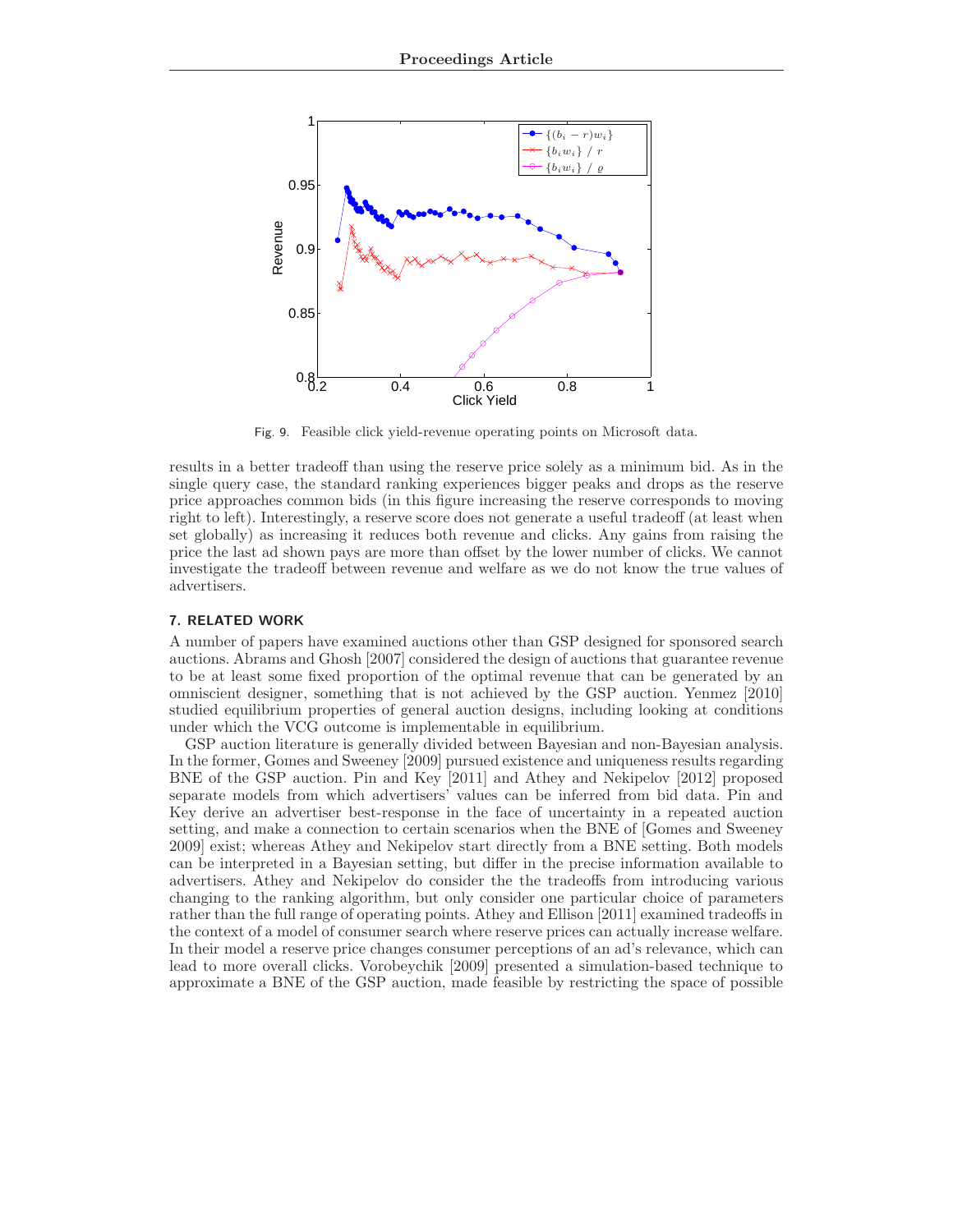bidding strategies. Liu and Chen [2006] and Liu et al. [2010] compare the designs of the welfare-optimal and revenue-optimal auctions in a simplified settings where there are only two types of advertisers, but also provide some insight into settings with more than two types.

Analysis of the GSP auction in the complete information setting was pioneered independently by Edelman et al. [2007], Varian [2007], and Aggarwal et al. [2006]. All three papers note the striking equivalence result between the VCG outcome and one specific ex-post equilibrium of the GSP auction — that is, the 'lowest SNE' or 'bidder-optimal locally envy free equilibrium'. Ashlagi et al. [2009] showed that this result holds more generally. That is, for many auction designs in which advertisers' payments are calculated as functions of lower-ranked bids, there exists a specific equilibrium with payoffs equivalent to the VCG outcome. Paes Leme and Tardos [2010] note that the set of ex-post equilibria of the GSP auction is larger than the set of SNE, and may contain inefficient equilibria. For both the complete-information and Bayesian settings, they investigated the maximum possible loss of welfare — that is, they found upper bounds on the *price of anarchy*. Their results have since been strengthened in a line of work that includes [Lucier et al. 2012; Caragiannis et al. 2011, 2012].

Edelman and Schwarz [2010] examined the revenue of various SNE and argue that the 'lowest' is the only reasonable one based on a criterion that compares SNE revenue to the optimal revenue possible in the Bayesian setting. They use the resulting insight to argue that that reserve prices raise more revenue through their indirect effects (increasing equilibrium bids) than through their direct effects (raising prices paid) and that going from a zero reserve price to the optimal reserve price leads to only a small welfare loss while significantly increasing revenue.

Ostrovsky and Schwarz [2011] presented the results of a field experiment aimed at testing the effects of employing Myerson's [1981] optimal reserve price in GSP auctions. Working in conjunction with Yahoo!, they used historical bid data for a large number of queries to estimate distributions of advertisers' values and subsequently optimal reserve prices. After employing the new reserve prices, they observed substantial increases in revenue. However, their reserves were implemented as minimum scores and were not used to change to ordering of ads.

Lahaie and Pennock [2007] suggest a different method of increasing revenue. They found that incorporating a squashing exponent  $\alpha < 1$  into the ranking algorithm  $\{b_i w_i^{\alpha}\}$  generally has a positive effect on revenue. They used simulations to show that the optimal value of  $\alpha$  is sensitive to the correlation between advertisers' values and relevances. They observed that introducing a squashing exponent to increase revenue incurs a smaller welfare loss than that of setting a reserve score. Thus, they argue their method to be preferential. Further strengthening this justification, Lahaie and McAfee [2011] showed that when there is uncertainty in the estimates of advertisers' relevances, introducing a squashing exponent can actually increase welfare by reducing the weight placed on these uncertain estimates. While we have not explored this issue for our proposed ranking algorithm, it certainly has the same effect, which makes it plausible that their conclusion would apply to our algorithm as well.

### 8. CONCLUSION

In this paper, we have examined the tradeoffs between revenue, welfare, and click yield enabled by the choice of algorithm to rank sponsored search ads. In developing our solution concept, we have extended the connection between the lowest SNE and the VCG mechanism [Varian 2007; Edelman et al. 2007; Aggarwal et al. 2006] to a much wider class of ranking algorithms. As this class includes inefficient rankings, our extension instead establishes an equivalence between the lowest SNE and the corresponding Myerson [1981] outcome, of which the SNE/VCG result is a special case.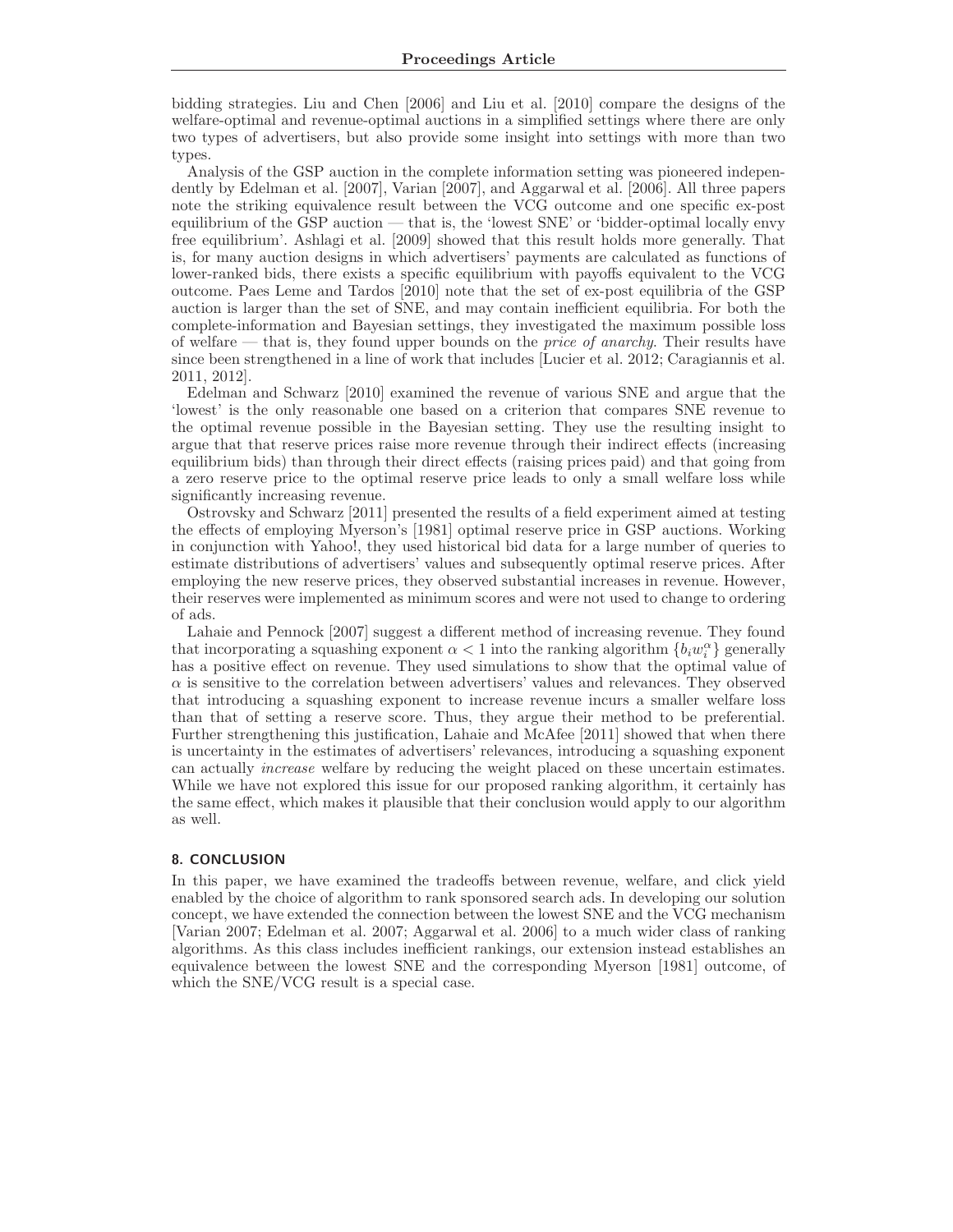We then proposed a new class of ranking algorithms that incorporates a reserve price/minimum bid into the ranking algorithm that governs the ordering of advertisers (not just whether they appear at all), a system which shares several qualitative features with the revenue-optimal auction. Our proposed ranking essentially combines two methods of increasing revenue previously discussed in literature — namely, squashing [Lahaie and Pennock 2007] and setting a reserve [Edelman et al. 2007; Ostrovsky and Schwarz 2011]. Where previously these two methods have been implemented using separate parameters, our algorithm achieves the aims of both with a single parameter.

We derived conditions under which, for a fixed reserve price, our proposed ranking algorithm generates greater revenue than the standard ranking. This comparison is particularly informative, as it isolates the effect of incorporating the reserve price into the ranking function. It also provides intuition for why our ranking enables good tradeoffs: to raise a given amount of revenue our ranking algorithm can use a lower (less distortionary) reserve price. Our theorem work relies on various distributional assumptions that may not hold in reality, however we expect the comparison to be very similar in many cases which violate the underlying assumptions.

We finished with extensive simulations of the tradeoffs enabled by different ranking algorithms. We used two types of simulation: one simulating an reactive environment where users react to changes in auction design by forming revised equilibria; the other using real auction logs which assumes advertisers do not have time to react to changes, but which captures all the vagaries of real auctions, where bids change in the light of budget constraints and changing users, and where underlying quality factors are stochastic. These simulations show that our proposed ranking algorithm enables superior tradeoffs using a variety of metrics. In particular, to achieve a fixed revenue increase, our ranking algorithm incurred a smaller loss of welfare and click yield than the alternative rankings. These simulations also showed that our proposed ranking has several nice properties from an optimisation perspective.

#### REFERENCES

- Abrams, Z. and Ghosh, A. 2007. Auctions with revenue guarantees for sponsored search. In Proc. 3rd International Conference on Internet and Network Economics. WINE'07. San Diego, California, 143–154.
- Aggarwal, G., Goel, A., and Motwani, R. 2006. Truthful auctions for pricing search keywords. In ACM Conference on Electronic Commerce. 1–7.
- Ashlagi, I., Monderer, D., and Tennenholtz, M. 2009. Mediators in position auctions. Games and Economic Behavior 67, 1, 2–21.
- ATHEY, S. AND ELLISON, G. 2011. Position auctions with consumer search. The Quarterly Journal of Economics 126, 3, 1213–1270.
- Athey, S. and Nekipelov, D. 2012. A structural model of sponsored search advertising auctions. Working paper.
- Bagnoli, M. and Bergstrom, T. 2005. Log-concave probability and its applications. Economic Theory 26, 445–469.
- Caragiannis, I., Kaklamanis, C., Kanellopoulos, P., and Kyropoulou, M. 2011. On the efficiency of equilibria in generalized second price auctions. In Proc. 12th ACM conference on Electronic Commerce. EC'11. San Jose, California, 81–90.
- Caragiannis, I., Kaklamanis, C., Kanellopoulos, P., Kyropoulou, M., Lucier, B., LEME, R. P., AND TARDOS, É. 2012. On the efficiency of equilibria in generalized second price auctions. *CoRR abs/1201.6429*.
- Edelman, B., Ostrovsky, M., and Schwarz, M. 2007. Internet advertising and the Generalized Second-Price auction: Selling billions of dollars worth of keywords. American Economic Review 97, 1, 242–259.
- Edelman, B. and Schwarz, M. 2010. Optimal auction design and equilibrium selection in sponsored search auctions. American Economic Review 100, 2.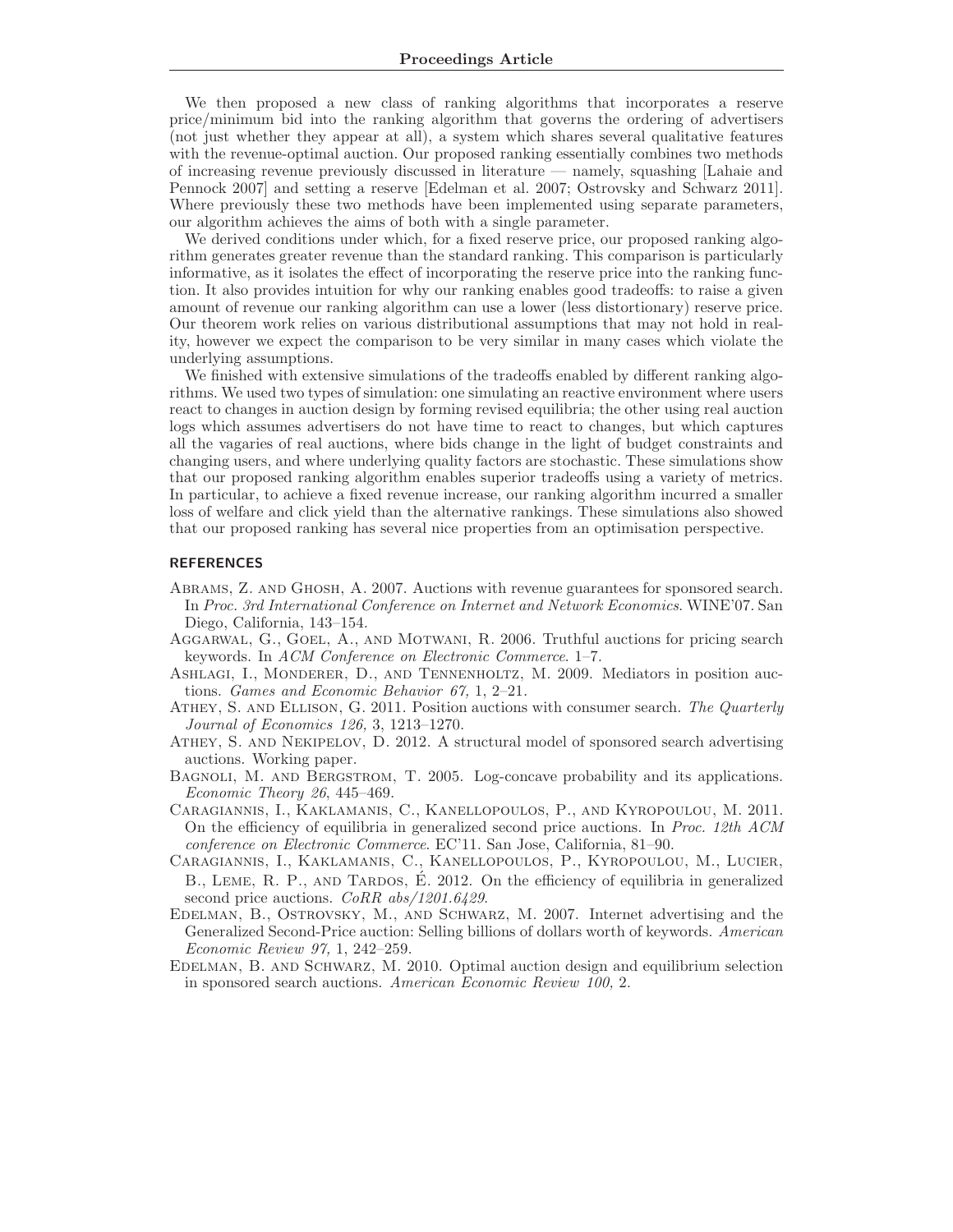- Gomes, R. and Sweeney, K. 2009. Bayes–Nash equilibria of the Generalized Second-Price auction. In Proc. 10th ACM conference on Electronic Commerce. EC'09. Stanford, California, 107–108.
- Lahaie, S. and McAfee, R. P. 2011. Efficient ranking in sponsored search. In Proc. 7th international conference on Internet and Network Economics. WINE'11. Singapore, 254–265.
- Lahaie, S. and Pennock, D. M. 2007. Revenue analysis of a family of ranking rules for keyword auctions. In Proc. 8th ACM conference on Electronic Commerce. EC'07. San Diego, California, 50–56.
- Liu, D. and Chen, J. 2006. Designing online auctions with past performance information. Decision Support Systems 42, 3, 1307–1320.
- Liu, D., Chen, J., and Whinston, A. B. 2010. Ex ante information and the design of keyword auctions. Information Systems Research 21, 1, 133–153.
- LUCIER, B., LEME, R. P., AND TARDOS,  $\dot{E}$ . 2012. On revenue in the generalized second price auction. In WWW. 361–370.
- MYERSON, R. 1981. Optimal auction design. Mathematics of Operations Research 6, 1, 58–73.
- Ostrovsky, M. and Schwarz, M. 2011. Reserve prices in internet advertising auctions: a field experiment. In Proc. 12th ACM conference on Electronic Commerce. EC'11. San Jose, California, 59–60.
- PAES LEME, R. AND TARDOS, É. 2010. Pure and Bayes–Nash Price of Anarchy for Generalized Second Price auction. In Proc. 51st Annual IEEE Symposium on Foundations of Computer Science. FOCS'10. Las Vegas, Nevada, 735–744.
- Pin, F. and Key, P. 2011. Stochastic variability in sponsored search auctions. In Proc. 12th ACM conference on Electronic Commerce. EC'11. San Jose, California, 61–70.
- VARIAN, H. R. 2007. Position auctions. International Journal of Industrial Organization 25, 6, 1163–1178.
- VOROBEYCHIK, Y. 2009. Simulation-based game theoretic analysis of keyword auctions with low-dimensional bidding strategies. In Proc. 25th Annual Conference on Uncertainty in Artificial Intelligence. UAI'09. Corvallis, Oregon, 583–590.
- Yenmez, M. B. 2010. Pricing in position auctions and online advertising. Working paper.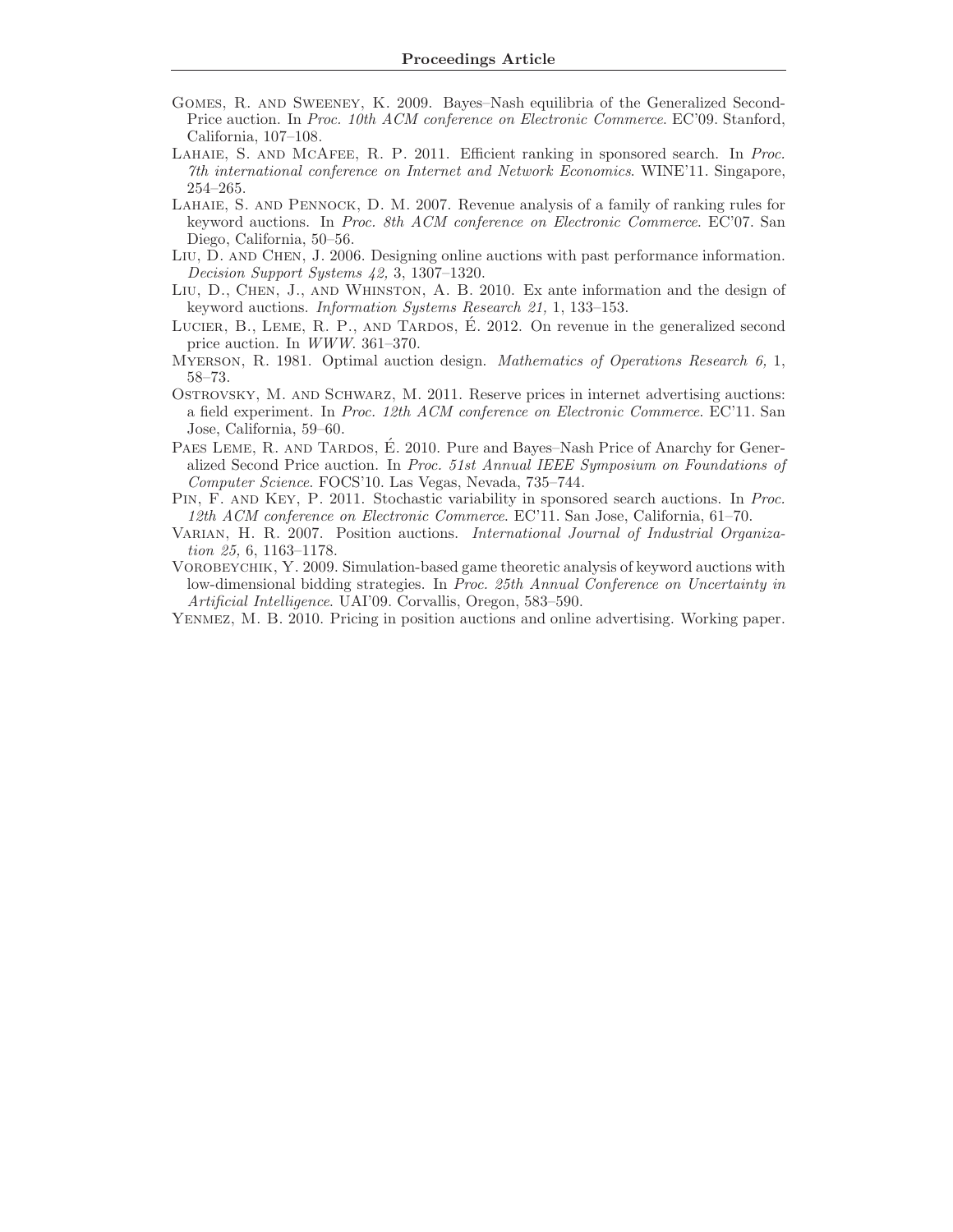#### Appendix

#### A. NON-EXISTENCE OF AN ORDER-PRESERVING SNE

For the standard ranking algorithm with a reserve price (i.e.  $z(b, w) = \mathbb{I}{b \geq r} w$ ), we show that a SNE cannot always rank ads by  $z(\theta_i, w_i)$ , in contrast to SNE under ranking algorithms within the class  $(4.2)$ . The SNE inequalities  $(4.1)$  can be written as

$$
\left(\theta_i w_i - \max\{rw_i, b_{i+1}w_{i+1}\}\right) x_i \geqslant \left(\theta_i w_i - \max\{rw_i, b_{j+1}w_{j+1}\}\right) x_j \quad \text{for all } i, j. \tag{A.1}
$$

Consider the following realisation. There are precisely two advertisers who submit qualifying bids  $(b_i \geq r)$ , with bidder 1 being awarded the top slot and bidder 2 the second  $(b_1w_1 \geq b_2w_2)$ and  $x_1 > x_2$ ). Bidder 1 is less relevant  $(w_1 < w_2)$ .

Suppose a SNE always ranks ads by  $z(\theta_i, w_i)$ , so that  $\theta_1 w_1 \geq \theta_2 w_2$ . The bids  $(b_1, b_2)$  must satisfy the inequalities

$$
(\theta_1 w_1 - \max\{rw_1, b_2 w_2\}) x_1 \geq (\theta_1 w_1 - rw_1) x_2 , \qquad (A.2)
$$

$$
(\theta_2 w_2 - r w_2) x_2 \ge (\theta_2 w_2 - \max\{r w_2, b_2 w_2\}) x_1.
$$
 (A.3)

It is necessary that  $b_2 > r$  in order to satisfy (A.3), and as  $w_1 < w_2$ , we have  $\max\{rw_1, b_2w_2\}$  =  $\max\{rw_2, b_2w_2\}$  =  $b_2w_2$ . Then inequalities (A.2) and (A.3) can be rewritten:

$$
b_2 w_2 x_1 \leqslant \theta_1 w_1 (x_1 - x_2) + r w_1 x_2 , \qquad (A.4)
$$

$$
b_2 w_2 x_1 \geq \theta_2 w_2 (x_1 - x_2) + r w_2 x_2.
$$
 (A.5)

We need the RHS of  $(A.4)$  to be at least as large as the RHS of  $(A.5)$ . However, this is not always the case. For example, suppose  $(\theta_1, w_1) = (1, 0.7), (\theta_2, w_2) = (0.6, 1), r = 0.5$ , and  $(x_1, x_2) = (1, 0.5)$ . We find the bounds on advertiser 2's bid to be  $b_2 \geq 0.55$  and  $b_2 \leq 0.525$ . Thus, a SNE under the standard ranking algorithm with a reserve price does not necessarily rank ads by  $\theta_i w_i$ .

## B. PROOF OF LEMMA 5.3

Lemma 5.3.. Let  $x^y$  and  $x^z$  be two allocation rules such that the following properties hold for all  $\theta_i, w_i, \theta_j, w_j$ :

$$
y(\theta_i, w_i) = 0 \quad \Leftrightarrow \quad z(\theta_i, w_i) = 0, \tag{B.1}
$$

$$
\left\{ y(\theta_i, w_i) > y(\theta_j, w_j) \quad AND \quad z(\theta_i, w_i) < z(\theta_j, w_j) \right\} \quad \Rightarrow \quad \varphi(\theta_i) w_i > \varphi(\theta_j) w_j. \quad (B.2)
$$

Then,  $R(x^y) \ge R(x^z)$ . Furthermore, if  $x^y$  and  $x^z$  differ with positive probability then  $R(x^y) > R(x^z).$ 

**PROOF.** Given a realisation  $(\theta, w)$ , suppose there are k advertisers who receive positive scores. Take the labelling of advertisers:

$$
y(\theta_1, w_1) > y(\theta_2, w_2) > \cdots > y(\theta_k, w_k)
$$
  

$$
x_1^y(\theta, \mathbf{w}) \ge x_2^y(\theta, \mathbf{w}) \ge \cdots \ge x_k^y(\theta, \mathbf{w}).
$$
 (B.3)

Recall that in Sect. 2 we make the assumption of strict heterogeneity of slot effects ( $s_1 >$  $s_2 > \cdots$ ). We specify the weak ordering in (B.3) because the number of available slots may be less than  $k$ . However, if advertiser  $i$  receives a positive allocation then the strict inequality  $x_i^y > x_{i+1}^y$  holds.

From now on we will use the shorthand notation  $y(\theta_1, w_1) = y_1, x_1^y(\theta, w) = x_1^y$  etc. Let Γ be the permutation of indices such that

$$
z_{\Gamma(1)} > z_{\Gamma(2)} > \cdots > z_{\Gamma(k)}
$$
  

$$
x_{\Gamma(1)}^z \geq x_{\Gamma(2)}^z \geq \cdots \geq x_{\Gamma(k)}^z.
$$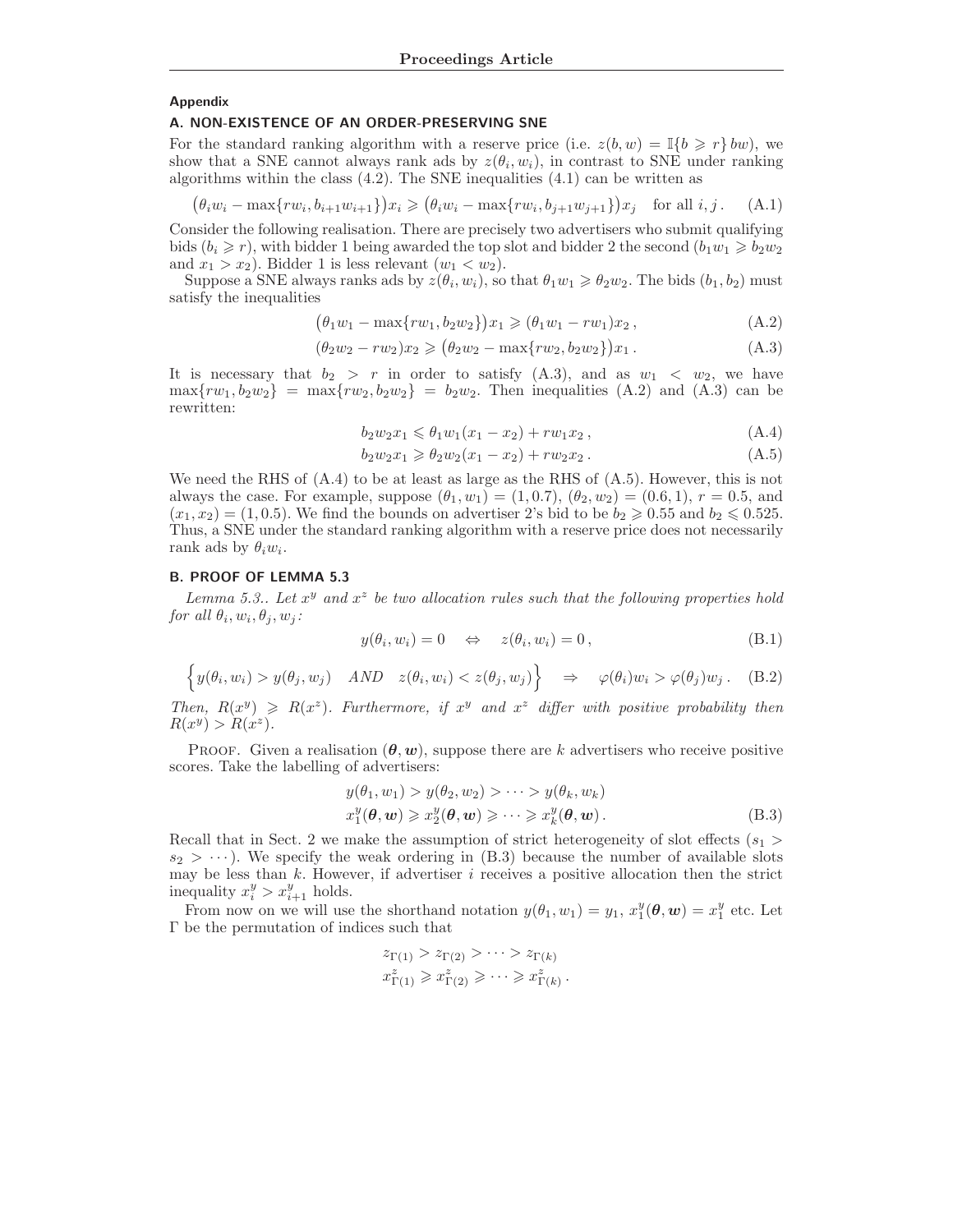That is, if an advertiser has the i'th highest score w.r.t. z, he has the  $\Gamma(i)$ 'th highest score w.r.t.  $y$ .

We need to show that  $\Gamma$  can be reordered through a sequence of swaps, each of which either satisfies the conditions of Lemma 5.2, or is a trivial swap. Let  $\mathcal S$  be the set of inversions

$$
\mathcal{S} = \{ (\Gamma(i), \Gamma(j)) : i < j \text{ and } \Gamma(i) > \Gamma(j) \}.
$$

We use the fact that  $\Gamma$  (and  $\Gamma^{-1}$ ) can be decomposed into a product of  $|\mathcal{S}|$  adjacent transpositions, where each transposition resolves precisely one of the inversions in S. Applying such a decomposition to the allocations  $x^z$ , each non-trivial swap resolves some inversion  $(\Gamma(i), \Gamma(j))$ . Note that

- $-z_{\Gamma(i)} > z_{\Gamma(j)}$  as  $i < j$ .
- $-y_{\Gamma(i)} < y_{\Gamma(j)}$  as  $\Gamma(i) > \Gamma(j)$ .

 $-\varphi(\theta_{\Gamma(i)})w_{\Gamma(i)} < \varphi(\theta_{\Gamma(j)})w_{\Gamma(j)}$  as (B.2) holds.

 $-x_{\Gamma(i)} > x_{\Gamma(i)}$  as the inversion has not been previously resolved, and the swap is non-trivial.

By the repeated application of Lemma 5.2, given an arbitrary realisation  $(\theta, w)$  at which the allocation rules  $x^y$  and  $x^y$  differ,

$$
\sum_{i=1}^n \varphi(\theta_i) w_i x_i^y(\boldsymbol{\theta}, \boldsymbol{w}) > \sum_{i=1}^n \varphi(\theta_i) w_i x_i^z(\boldsymbol{\theta}, \boldsymbol{w}).
$$

This process can be applied to all realisations, showing that  $R(x^y) \ge R(x^z)$  pointwise. Furthermore, if  $x^y$  and  $x^z$  differ with positive probability then  $R(x^y) > R(x^z)$ .

## C. PROOF OF LEMMA 5.4

Lemma 5.4.. Given a reserve price  $r \in (0, \overline{\theta}]$ , let

$$
y(\theta_i, w_i) = (\theta_i - r)^+ w_i, \qquad (C.1)
$$

$$
z(\theta_i, w_i) = \mathbb{I}\{\theta_i \geq r\} \theta_i w_i.
$$
 (C.2)

If

$$
r \leq \inf_{t \geq r} \left\{ t - \frac{\varphi(t)}{\varphi'(t)} \right\},\tag{C.3}
$$

then  $R(x^y) > R(x^z)$ .

PROOF. Consider two advertisers i and j where  $\theta_i > \theta_j \geq r$ . Using the shorthand notation  $\varphi(\theta_i) = \varphi_i$ , we write the ratio of their virtual values as

$$
\frac{\varphi_i}{\varphi_j} = \frac{\theta_i - g(\theta_i, \theta_j)}{\theta_j - g(\theta_i, \theta_j)},
$$
  

$$
g(\theta_i, \theta_j) = \frac{\theta_j \varphi_i - \theta_i \varphi_j}{\varphi_i - \varphi_j}.
$$
 (C.4)

Note that

where

$$
\frac{\partial}{\partial k} \Big( \frac{\theta_i - k}{\theta_j - k} \Big) = \frac{\theta_i - \theta_j}{(\theta_j - k)^2} > 0.
$$

If  $r \leqslant g(\theta_i, \theta_j)$ ,

$$
\frac{\theta_i}{\theta_j} < \frac{\theta_i - r}{\theta_j - r} \leqslant \frac{\varphi_i}{\varphi_j} \, .
$$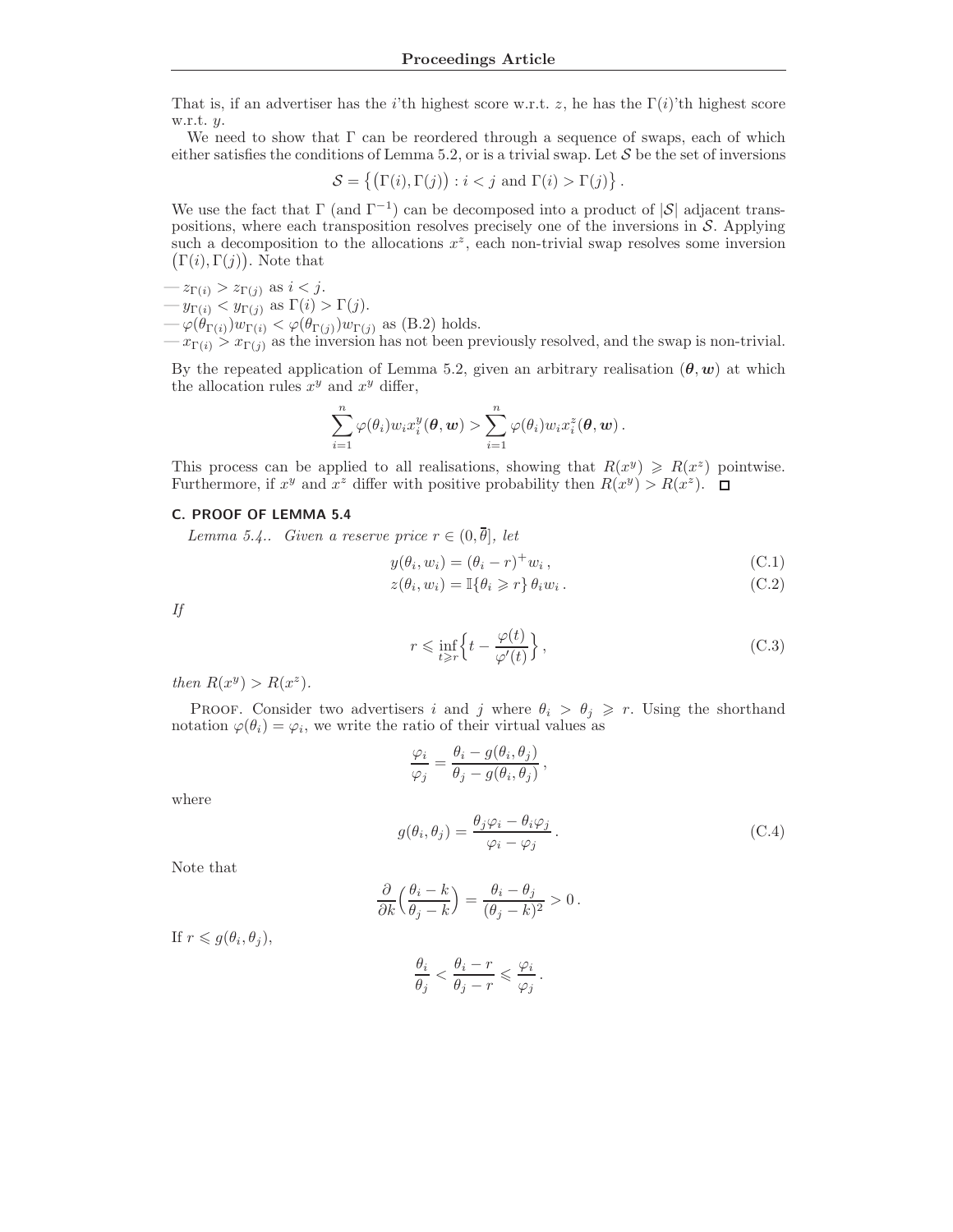In this case the following properties hold:

$$
\left\{\frac{\theta_i - r}{\theta_j - r} > \frac{w_j}{w_i} \quad \text{AND} \quad \frac{\theta_i}{\theta_j} < \frac{w_j}{w_i}\right\} \quad \Rightarrow \quad \frac{\varphi_i}{\varphi_j} > \frac{w_j}{w_i},\tag{C.5}
$$

$$
\frac{\theta_i - r}{\theta_j - r} < \frac{w_j}{w_i} \quad \Rightarrow \quad \frac{\theta_i}{\theta_j} < \frac{w_j}{w_i} \,. \tag{C.6}
$$

We would like to find under what conditions  $r \leq g(\theta_i, \theta_j)$  for all  $\theta_i > \theta_j \geq r$ .

Denote the upper bound of the range of  $\theta_i$  by T (possibly infinite), and consider the infimum of  $g(\theta_i, \theta_j)$ . We argue that this must occur either at one of the limit points as  $\theta_j \to \theta_i$  for some  $\theta_i \in [r, T]$ , or at  $(\theta_i, \theta_j) = (T, r)$ .

Consider the minimising value of  $\theta_i$  given a fixed  $\theta_j = t$ . This is either (a) at  $\theta_i = T$ , (b) at some  $\theta_i \in (t, T)$ , or (c) at the limit as  $\theta_i \to t$ . In case (b), we must have  $\partial g/\partial \theta_i = 0$  as g is continuous. From (C.4) this is equivalent to

$$
\varphi_i' = \frac{\varphi_i - \varphi(t)}{\theta_i - t},
$$

in which case g can be rewritten as

$$
g(\theta_i, t) = \theta_i - \frac{\varphi_i}{\varphi_i'} = \lim_{\theta_j \to \theta_i} g(\theta_i, \theta_j).
$$

Thus in both cases (b) and (c), the infimum of  $g(\theta_i, t)$  w.r.t. t is some limit point of  $g(\theta_i, \theta_j)$ as  $\theta_j \rightarrow \theta_i$ .

A similar argument can be made regarding the minimising value of  $\theta_j$  given a fixed  $\theta_i$ , leading us to the conclusion that the infimum value of  $g(\theta_i, \theta_j)$  must occur either (i) at one of the limit points as  $\theta_j \to \theta_i$  or (ii) at  $(\theta_i, \theta_j) = (T, r)$ . In case (ii)

$$
r \leq \overline{\theta} \quad \Rightarrow \quad \varphi(r) \leq 0 \quad \Rightarrow \quad r \leq \inf\left\{g(\theta_i, \theta_j)\right\}.
$$

In case (i), we require condition (C.3) to obtain  $r \leq \inf\{g(\theta_i, \theta_j)\}.$ 

Therefore, if (C.3) holds then  $r \leq g(\theta_i, \theta_j)$  for all  $\theta_i > \theta_j \geq r$ . Then properties (C.5) and (C.6) imply (B.2) holds and we can invoke Lemma 5.3 to show  $R(x^y) \ge R(x^z)$ . Furthermore, as  $\theta_i$  has continuous support over its range, the allocation rules  $x^y$  and  $x^z$  must differ with positive probability, implying  $R(x^y) > R(x^z)$ .

#### D. PROOF OF LEMMA 5.5

Lemma 5.5.. Let  $x$  be an allocation rule that selects a SNE of a GSP auction with the ranking function  $z(b, w) = \mathbb{I}\{b \geq r\}$  bw. Then  $R(x^z) \geq R(x)$ .

PROOF. Given a realisation  $(\theta, w)$ , suppose the allocation rule x selects the SNE in which advertiser i bids  $b_i(\theta, w)$ . We make the following intuitive assumptions about advertisers' bidding strategies:

$$
\begin{array}{rcl} (1) & \theta_i \geqslant r & \Rightarrow & r \leqslant b_i \leqslant \theta_i. \\ (2) & x_i = 0 & \Rightarrow & b_i = \theta_i. \end{array}
$$

Assumption 1 makes sense as if  $\theta_i \geq r$ , then  $b_i = r$  is a dominant strategy over  $b_i < r$  and  $b_i = \theta_i$  is dominant over  $b_i > \theta_i$ . Assumption 2 is a little less intuitive, but is a common concept in auction theory — that is, any losing bidder submits the maximum bid without exposing himself to the possibility of a loss, which is clearly a (weakly) dominant strategy and further drives competition in the auction. Assumptions 1 and 2 imply

$$
z(\theta_i, w_i) = 0 \quad \Leftrightarrow \quad z(b_i, w_i) = 0. \tag{D.1}
$$